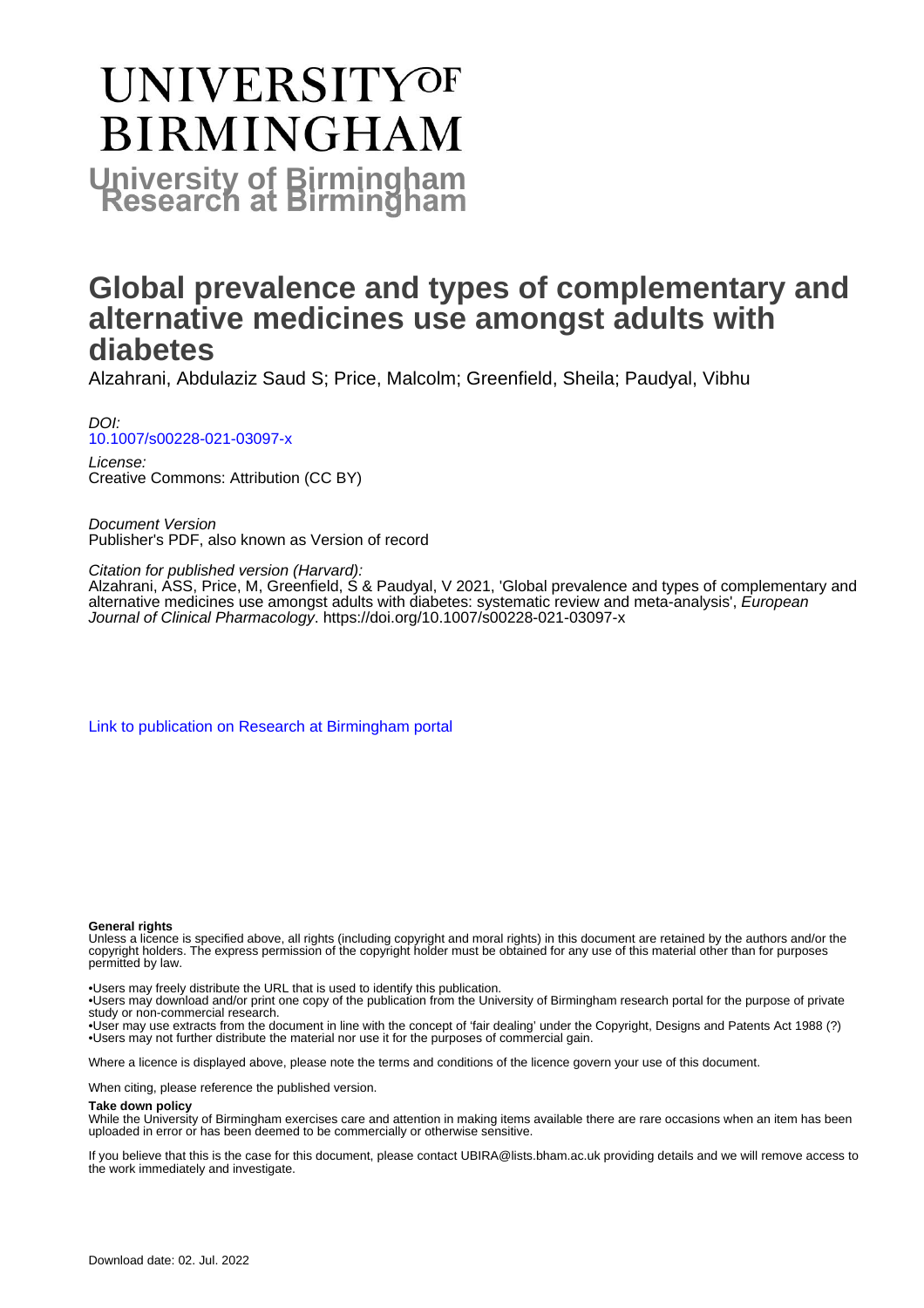REVIEW



# Global prevalence and types of complementary and alternative medicines use amongst adults with diabetes: systematic review and meta-analysis

Abdulaziz S. Alzahrani<sup>1</sup> · Malcolm J. Price<sup>2,3,4</sup> · Sheila M. Greenfield<sup>2</sup> · Vibhu Paudyal<sup>1</sup>

Received: 7 September 2020 /Accepted: 21 January 2021  $\circledcirc$  The Author(s) 2021

# Abstract

Aim This study aimed to undertake a systematic review and meta-analysis of global prevalence and types of complementary and alternative medicine (CAM) use amongst adults with diabetes.

Methods Nine databases, including MEDLINE and EMBASE, were searched for studies published between 2009 and 2019 which included extractable data for CAM use in adult patients with diabetes. Study characteristics, types of CAM, and overall and subgroup prevalence data in relation to CAM use were extracted. Meta-analysis of aggregate level data on prevalence and prevalence ratios (PRs) was performed using a random effects model.

Results From the 38 studies included in the review, a total of 37 types of CAM and 223 types of herbs were identified. Pooled prevalence of CAM use was 51%. A wide variation in prevalence rates (predictive interval 8–93%) was observed. In the context of high heterogeneity, we found no evidence that CAM use was associated with gender, chronicity or type of diabetes. Approximately one third of patients did not disclose their use of CAM to healthcare professionals (95% PrI 25%, 97%). Herbal medicines, acupuncture, homoeopathy and spiritual healing were the common CAM types reported.

Conclusions A wide variation in prevalence of CAM use by patients with diabetes was identified. Healthcare professionals should be aware of their patients' use of CAM to ensure treatment optimization, avoid herb–drug interactions and promote medication adherence in diabetes. Diabetic reviews and clinical guidelines should incorporate exploration of patient use of CAM as many patients do not proactively disclose the use of CAM to their healthcare professionals.

**Registration** The protocol for this study was registered with the Centre for Review and Dissemination (CRD). Protocol registration number CRD42019125036.

Keywords Prevalence . Complementary and alternative medicine . Diabetes . Systematic review

 $\boxtimes$  Vibhu Paudyal [v.paudyal@bham.ac.uk](mailto:v.paudyal@bham.ac.uk)

- School of Pharmacy, College of Medical and Dental Sciences, Sir Robert Aitken Institute for Medical Research, University of Birmingham, Birmingham, UK
- <sup>2</sup> Institute of Applied Health Research, University of Birmingham, Birmingham, UK
- <sup>3</sup> NIHR Birmingham Biomedical Research Centre, University Hospitals Birmingham NHS Foundation Trust and University of Birmingham, Birmingham, UK
- <sup>4</sup> University Hospitals Birmingham NHS Foundation Trust, Birmingham, UK

# Introduction

The World Health Organization (WHO) estimates that over 400 million people have diabetes worldwide, and this is projected to increase to reach 592 million by 2035 [[1](#page-14-0)]. Poorly managed diabetes can lead to serious and possibly fatal complications such as cardiovascular disease, renal failure, nerve damage and blindness [\[2](#page-14-0)–[4\]](#page-14-0).

Diabetes mellitus (DM) is a chronic metabolic disorder in which blood glucose levels are higher than normal for a long period of time. These high blood glucose levels are attributed to abnormal disturbances of insulin production and/or function [\[5](#page-14-0)]. Diabetes is caused by either lack of insulin production by the pancreas (type 1 diabetes, T1D), when the amount of insulin produced by the pancreas is insufficient to carry out all blood glucose regulation processes, or by decreased insulin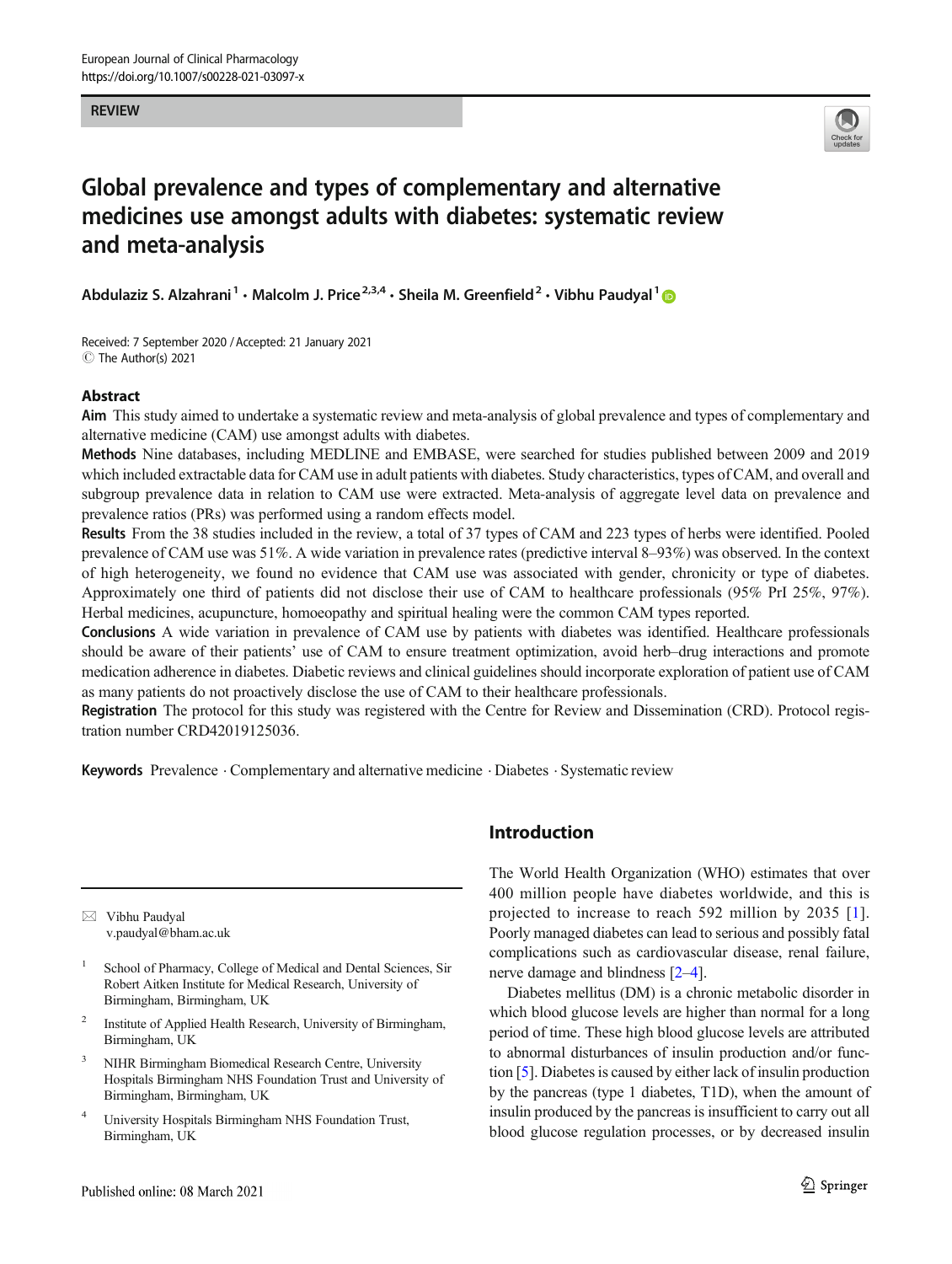sensitivity by the body cells (type 2 diabetes, T2D). Diabetes can also be caused by a combination of low insulin production as well as low insulin sensitivity or be due to hormonal dysregulation in pregnancy [\[5](#page-14-0)].

Self-care practices relevant to self-management of diabetes include adherence to prescribed treatment and clinical management plans, adopting a healthy lifestyle and having a balanced diet [\[6](#page-14-0)]. In addition, many patients also use complementary and alternative medicine (CAM) [\[7](#page-14-0)]. The WHO defines CAM as a 'broad set of health care practices that are not part of that country's own tradition or conventional medicine and are not fully integrated into the dominant health-care system' [[8](#page-14-0)].

CAM use is known to be prevalent in patients with diabetes as a supplement to their existing orthodox diabetes treatments, as a replacement, or for reasons that might not be directly related to diabetes such as using CAM for energy and general wellbeing [[7\]](#page-14-0). Various factors may influence CAM use by patients with diabetes. A study of 3978 U.S. adults suggested that CAM use by patients who were diabetic for more than 10 years or patients who had a functional limitation caused by diabetes were more likely to use CAM compared to patients with less severe diabetes [[9\]](#page-14-0). In addition, the study reported that 77% of patients who used CAM for the treatment of diabetes used CAM as a supplement to conventional treatment, while 23% used CAM as a replacement [\[9\]](#page-14-0).

CAM users often perceive CAM to be an effective means of lowering blood glucose levels and treating side effects of pre-scribed diabetic medications [\[10](#page-14-0)–[15](#page-14-0)]. However, adverse outcomes of CAM use have also been reported. For example, CAM can affect the management of diabetes by either direct herb–drug interaction with the use of herbal remedies or indirectly by affecting medication adherence when using herbal or any other CAM types [\[6\]](#page-14-0).

There is a lack of an up-to-date systematic review that investigates the prevalence of CAM use by patients with diabetes. Patient sources of health-related information have changed immensely in the past decade [[16](#page-15-0)]. In particular, increasing availability and use of web-based information sources, including social media and online health information in recent years, may encourage and inhibit CAM use in long term health conditions [\[17\]](#page-15-0). An up-to date systematic review on the prevalence of CAM use by patients with diabetes will help healthcare professionals to consider patient use of CAM when counselling patients, supporting adherence and identifying the risks of interactions and adverse effects when CAMs are used in conjunction with prescribed treatments.

The aim of this study was to systematically review the global prevalence of CAM use amongst adults with diabetes. Specific objectives were to identify the types of CAM that are used by the population with diabetes and to identify differences in CAM use amongst different populations with diabetes, including types of

diabetes, demographic characteristics, duration of diabetes and presence or absence of diabetic complications.

# Methods

This systematic review was informed by the Preferred Reporting Items for Systematic Reviews and Meta-Analyses (PRISMA) guidelines and checklist [\[18\]](#page-15-0). A protocol was developed as per the PRISMA protocol guideline (protocol ID CRD42019125036).

## Data sources and searches

Cochrane Library, MEDLINE, Embase, CINAHL, AMED, Web of Science, Google Scholar and PROSPERO databases were searched for the past 10 years covering 2009 to June 2019. Open Grey was searched for grey literature. Search terms and an example search strategy are listed in Supplementary Table 1. The review was restricted to studies published in English. Studies that recruited participants who are adult patients with diabetes, 18 years of age and older and reported partially or exclusively the prevalence and use of CAM amongst patients with diabetes were included. Studies which either focused on CAM use in conjunction with conventional treatments or as a replacement were considered.

# Study selection

Screening and selection were performed independently by two review authors (AA, VP) and were carried out in three phases. Titles and abstracts were screened for inclusion of possible relevant studies followed by assessment of full texts for eligibility. Reference lists of included studies were screened. If a title was considered relevant; the study was manually searched and the abstract examined.

# Data extraction and quality assessment

Data on study characteristics, prevalence of CAM use as well as types of CAM used by patients with diabetes were extracted. Two review authors (AA, VP) independently assessed the quality of included studies using the critical appraisal tool from the Joanna Briggs Institute (JBI) checklist [[19\]](#page-15-0). Studies were classified into high, moderate and low quality based on the results of the JBI checklist (Supplementary Table 1). The quality assessment in included studies was focused on three fields: clarity of inclusion criteria and study setting and sampling, appropriateness of approaches to data collection and analysis, and outcome measurement (i.e. use of CAM). Included studies were judged to be of 'high quality' if quality criteria were satisfied by at least 7 items, 'moderate quality' for scores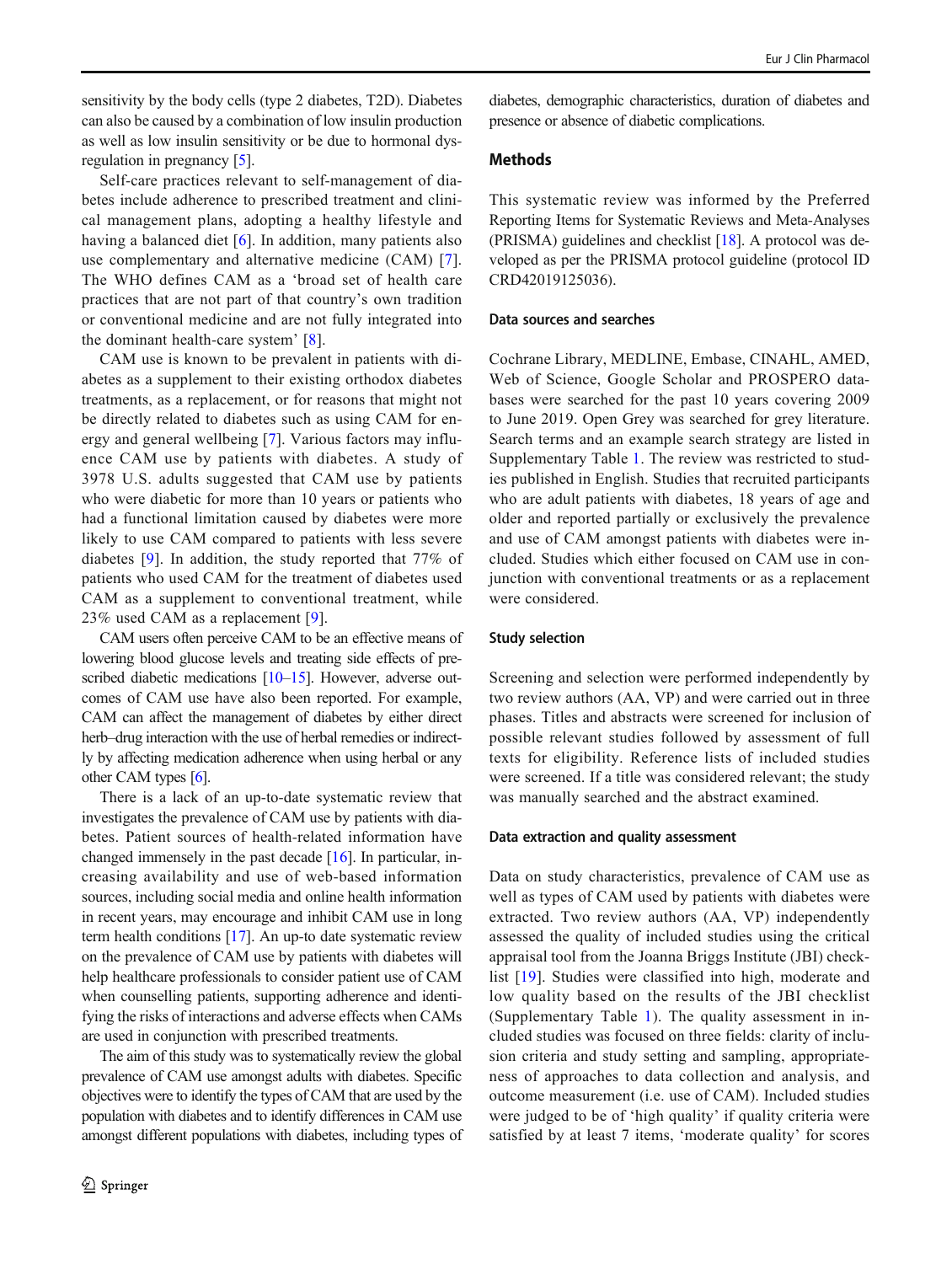of 3–6 and 'low quality' for scores  $\leq$  [[20\]](#page-15-0). All studies were included regardless of their quality.

#### Data synthesis and analysis

A quantitative synthesis of aggregate level data on prevalence was performed. Study specific results were reported as percentage prevalence with exact 95% confidence intervals (95%CI). When sufficient data were available for withinstudy comparisons of prevalence between dichotomous groups, e.g. sex, then relative prevalence ratios (PRs) together with 95% confidence intervals were calculated. Meta-analyses of proportions and PRs were performed using a random effects model fit using the method of Der Simonian & Laird [\[21](#page-15-0)]. Heterogeneity was assessed using the  $I^2$  statistic, the between study standard deviation and calculation of 95% prediction intervals (95%PrI) for the prevalence in a new study [\[22](#page-15-0), [23\]](#page-15-0). Data are presented in forest plots which include pooled estimates where appropriate. All analyses were performed using STATA version 15.

# Results

A total of 2623 unique titles were screened of which 38 articles met the inclusion criteria (Fig. 1). After applying quality assessment, studies fell into these categories (8 high quality studies, 30 moderate quality studies and no low quality studies). Details of critical appraisal results are available in Supplementary Table 2.

## Study characteristics

Included studies originated from 25 different countries. Participants were mostly recruited from diabetes clinics and healthcare centres (Table [1\)](#page-4-0). Fifteen of the studies enrolled participants with either T1D or T2D, and 23 studies only included patients with T2D. Out of the included 38 studies, 37 were cross-sectional surveys and one analysed data from another cohort study (Table [1\)](#page-4-0).



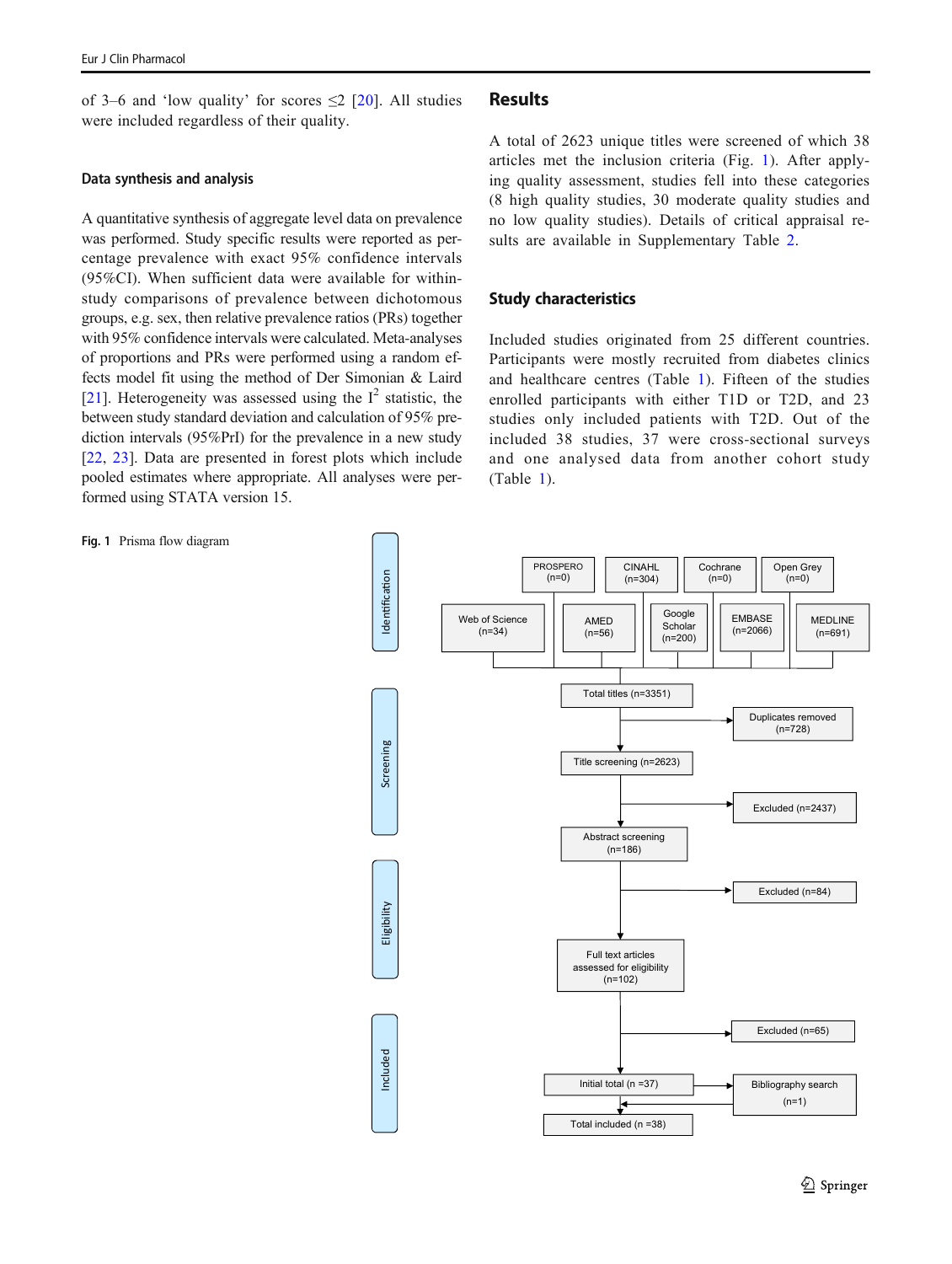# <span id="page-4-0"></span>Table 1 Study characteristics

| Author and<br>year                               | study      | Country of Focus of the study         | Study settings and<br>recruitment of participants                                                                                                                                                                                           | Study design | Data collection method                                                                                                               | Study participants                                      |
|--------------------------------------------------|------------|---------------------------------------|---------------------------------------------------------------------------------------------------------------------------------------------------------------------------------------------------------------------------------------------|--------------|--------------------------------------------------------------------------------------------------------------------------------------|---------------------------------------------------------|
| Alami et al.<br>2015 [24]                        | Morocco    | Herbal supplements<br>only            | Mohammad VI university<br>hospital, Oujda                                                                                                                                                                                                   |              | Cross-sectional Face-to-face interview using T1D and T2D<br>a semi-structured ques-<br>tionnaire                                     | patients                                                |
| Al-Eidi et al.<br>2016 [25]                      | Saudi      | Any CAM type                          | Diabetic Centre of King<br>Salman bin Abdul-Aziz<br>Hospital, in Riyadh city                                                                                                                                                                |              | Cross-sectional Face-to-face interview using T2D patients<br>a structured questionnaire                                              |                                                         |
| Al-garni et al.<br>2017 [26]                     | Saudi      | Herbal supplements<br>only            | Jeddah Diabetic Centre<br>(JDC)                                                                                                                                                                                                             |              | Cross-sectional Interviewer-administered<br>semi-structured<br>questionnaire                                                         | T <sub>2</sub> D patients                               |
| Ali-Shtayehet Palestine<br>et al. 2012<br>$[14]$ |            | Any CAM type                          | Patients attending outpatient Cross-sectional Structured questionnaires<br>departments at<br>Governmental Hospitals<br>in 7 towns in the<br>Palestinian territories<br>(Jenin, Nablus, Tulkarm,<br>Qalqilia, Tubas, Ramalla,<br>and Hebron) |              |                                                                                                                                      | T1D and T2D<br>patients                                 |
| Amaeze et al.<br>2018 [27]                       | Nigeria    | Herbal supplements<br>only            | 5 secondary healthcare<br>facilities across Lagos<br>State                                                                                                                                                                                  |              | Cross-sectional Interviewer-administered<br>questionnaires                                                                           | T <sub>2</sub> D patients                               |
| 2018 [28]                                        |            | Andrews et al. Guatemala Any CAM type | Interview three groups in<br>the San Lucas Tolimán<br>area                                                                                                                                                                                  |              | Cross-sectional Semi-structured<br>questionnaires                                                                                    | T2D patientsHealth<br>promotersTraditio-<br>nal healers |
| Ashur et al.<br>2017 [29]                        | Libya      | Any CAM type                          | National Centre for<br>Diabetes and<br>Endocrinology in Tripoli                                                                                                                                                                             |              | Cross-sectional Self-administered structured T2D patients<br>questionnaire                                                           |                                                         |
| Avci et al.<br>2018 [30]                         | Turkey     | Any CAM type                          | Van Yuzuncu Yil<br>University, Van                                                                                                                                                                                                          |              | Cross-sectional Semi-structured<br>questionnaires                                                                                    | T1D and T2D<br>patients                                 |
| Azizi-Fini<br>et al. 2016<br>$[11]$              | Iran       | Herbal supplements<br>only            | Golabchi and Naqavi<br>diabetes clinics in the<br>Kashan city                                                                                                                                                                               |              | Cross-sectional Interviewer-administered<br>structured questionnaires                                                                | T2D patients                                            |
| Baharom<br>et al. 2016<br>$\lceil 31 \rceil$     | Malaysia   | Any CAM type                          | 45 government health<br>clinics across Nigeria<br>Sembilan                                                                                                                                                                                  |              | Cross-sectional Interviewer-administered<br>structured questionnaires                                                                | T <sub>2</sub> D patients                               |
| Bradley et al.<br>2012 [13]                      | <b>USA</b> | Any CAM type                          | Patients with moderately to<br>poorly controlled T2D<br>who receive care from<br>Group Health<br>Cooperative (GHC), a<br>large non-profit,<br>integrated health care<br>system in Washington<br><b>State</b>                                |              | Cross-sectional Telephone-administered<br>questionnaires.                                                                            | T <sub>2</sub> D patients                               |
| Candar et al.<br>2018 [32]                       | Turkey     | Any CAM type                          | Patients registered with the<br>Bursa Yuksek Ihtisas<br>Training and Research<br>Hospital Education<br>Family Health Centre                                                                                                                 |              | Cross-sectional Questionnaires                                                                                                       | T1D and T2D<br>patients                                 |
| Chao et al.<br>2014 [33]                         | <b>USA</b> | Any CAM type                          | Patients who received<br>primary care at one of<br>four publicly funded<br>clinics in the Community<br>Health Network of San<br>Francisco                                                                                                   |              | Cross-sectional Data collected for the<br>Self-Management<br>Automated and<br>Real-Time Telephonic<br>Support (SMART Steps)<br>Study | T <sub>2</sub> D patients                               |
| Ching et al.<br>2013 [34]                        | Malaysia   | Any CAM type                          | Salak in Sepang                                                                                                                                                                                                                             |              | Primary health care clinic at Cross-sectional Face-to-face interview using T2D patients<br>a structured questionnaire                |                                                         |
| Damnjanovic<br>et al. 2015<br>$[35]$             | Serbia     | Herbal supplements<br>only            | 6 Remedia Pharmacy<br>HealthFacilities in the<br>territory of Nis                                                                                                                                                                           |              | Cross-sectional Structured questionnaires                                                                                            | T <sub>2</sub> D patients                               |
|                                                  | India      | Any CAM type                          |                                                                                                                                                                                                                                             |              | Cross-sectional Structured questionnaires                                                                                            | T <sub>2</sub> D patients                               |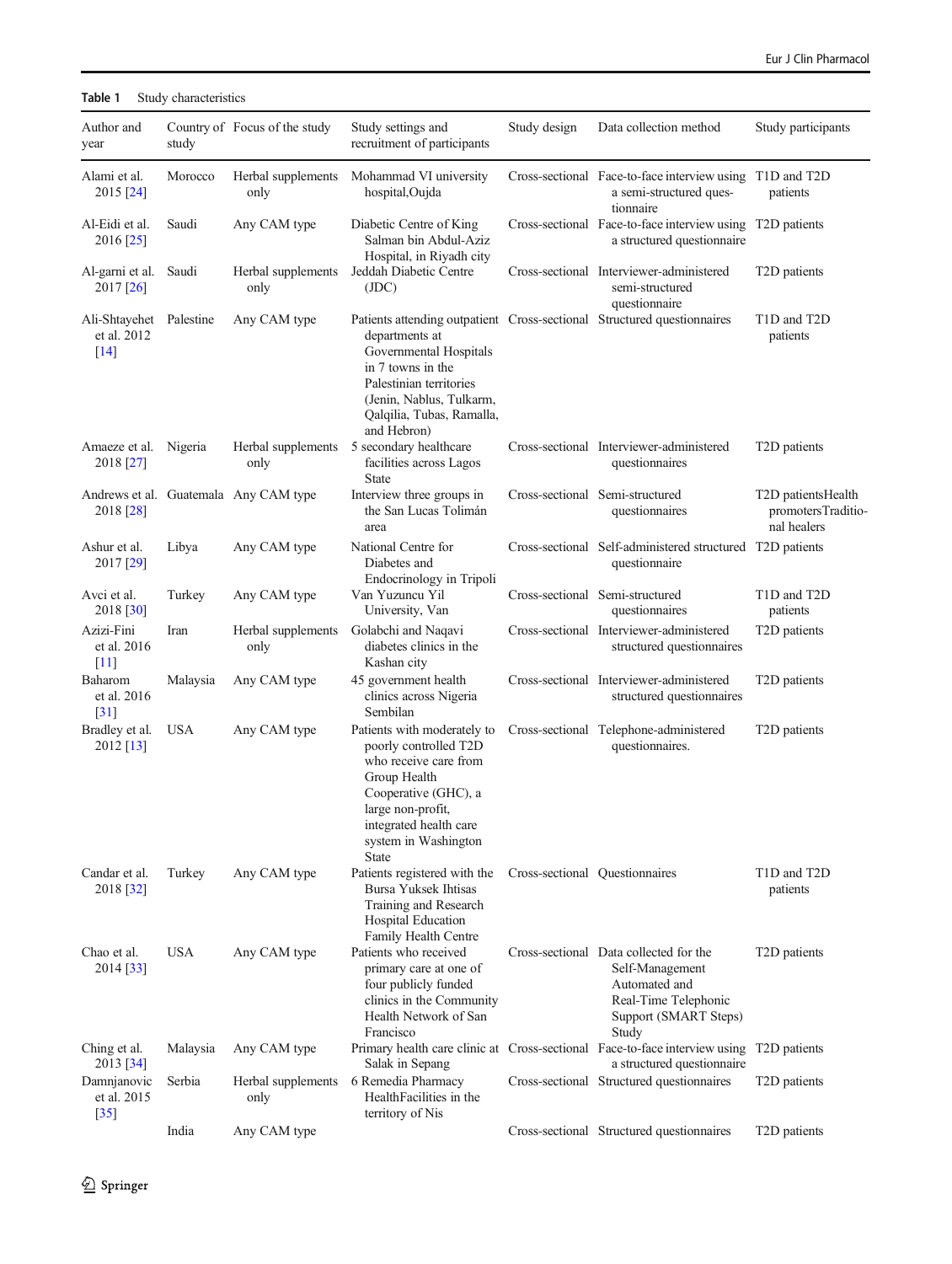| Author and<br>year                  | study         | Country of Focus of the study                | Study settings and<br>recruitment of participants                                                                                                                                     | Study design                   | Data collection method                                                                       | Study participants        |
|-------------------------------------|---------------|----------------------------------------------|---------------------------------------------------------------------------------------------------------------------------------------------------------------------------------------|--------------------------------|----------------------------------------------------------------------------------------------|---------------------------|
| Devi et al.<br>2015 [36]            |               |                                              | Diabetes Health camp<br>conducted by VS micro<br>lab, Madurai                                                                                                                         |                                |                                                                                              |                           |
| Fabian et al.<br>2011 [37]          | Austria       | Herbal supplements<br>only                   | Diabetes Centre of the<br>Division of<br>Endocrinology and<br>Metabolism, Department<br>of Internal Medicine,<br>Medical University of<br>Graz                                        |                                | Cross-sectional Face-to-face interview using T1D and T2D<br>a structured questionnaire       | patients                  |
| Fan et al.<br>2013 [38]             | Singapore     | Any CAM type                                 | Single centre study<br>conducted in an<br>outpatient diabetes<br>Centre with an average<br>load of 2500 patients a<br>month                                                           |                                | Cross-sectional Self-administered<br>questionnaires.                                         | T <sub>2</sub> D patients |
| Hashempur<br>et al. 2015<br>$[39]$  | Iran          | Any CAM type                                 | Two outpatient diabetes<br>clinics affiliated with the<br>Shiraz University of<br>Medical Sciences, Shiraz                                                                            |                                | Cross-sectional Face-to-face interview using T1D and T2D<br>semi-structured<br>questionnaire | patients                  |
| Kamel et al.<br>2017 [40]           | Saudi         | Herbal supplements<br>only                   | King Abdul-Aziz<br>University and King<br>Fahad General Hospitals<br>in Jeddah                                                                                                        |                                | Cross-sectional Interviewer-administered<br>structured questionnaires                        | T1D and T2D<br>patients   |
| Karaman<br>et al. 2018<br>[10]      | Turkey        | Herbal supplements<br>only                   | Endocrinology clinics of<br>two hospitals in Izmir                                                                                                                                    |                                | Cross-sectional Face-to-face interview using T1D and T2D<br>a structured questionnaire       | patients                  |
| Khalaf and<br>Whitford<br>2010 [41] | Bahrain       | Any CAM type                                 | Patients attending two<br>hospital diabetes clinics                                                                                                                                   | Cross-sectional Questionnaires | (administration not<br>detailed)                                                             | T1D and T2D<br>patients   |
| Khalil et al.<br>2013 [42]          | Egypt         | Herbal supplements<br>only                   | Outpatient clinics of<br>Alexandria University<br>Hospital, from seven<br>health insurance centres,<br>six MOH hospitals, and<br>one private healthcare<br>facility.                  | Cross-sectional Questionnaires | (administration method<br>not reported)                                                      | T <sub>2</sub> D patients |
| Koren et al.<br>2015 [43]           | <b>Israel</b> | Herbal supplements Internal medicine<br>only | department at Assaf<br>Harofeh Medical Centre,<br>Zerifin                                                                                                                             |                                | Cross-sectional Interviewer-administered<br>structured questionnaires                        | T <sub>2</sub> D patients |
| Lui et al. 2012 Australia<br>[44]   |               | Any CAM type                                 | Data reported here are taken Data from<br>from the Living with<br>Diabetes Study (LWDS),<br>a five-year, prospective<br>cohort study being<br>conducted in the State of<br>Queensland | cohort study                   | Questionnaires<br>(administration not<br>detailed)                                           | T1D and T2D<br>patients   |
| Lunyera et al.<br>2016 [45]         | Tanzania      | Herbal supplements<br>only                   | Kilimanjaro Region of<br>Tanzania                                                                                                                                                     |                                | Cross-sectional Verbally administered<br>structured questionnaire                            | T1D and T2D<br>patients   |
| Medagama<br>et al. 2014<br>[46]     | Sri Lanka     | Herbal supplements<br>only                   | Diabetes clinic at Teaching<br>Hospital Peradeniya                                                                                                                                    |                                | Cross-sectional Face-to-face interview using<br>a structured questionnaire                   | T <sub>2</sub> D patients |
| Mekuria et al.<br>2018 [47]         | Ethiopia      | Herbal supplements<br>only                   | Diabetes care clinic of<br>University of Gondar<br>comprehensive<br>specialized hospital                                                                                              |                                | Cross-sectional Interviewer-administered<br>questionnaires                                   | T <sub>2</sub> D patients |
| Mohamed Ali Sudan<br>and            |               | Herbal supplements<br>only                   | 125 primary health care<br>centres in Khartoum                                                                                                                                        |                                | Cross-sectional Interviewer-administered<br>questionnaires                                   | T <sub>2</sub> D patients |

# Table 1 (continued)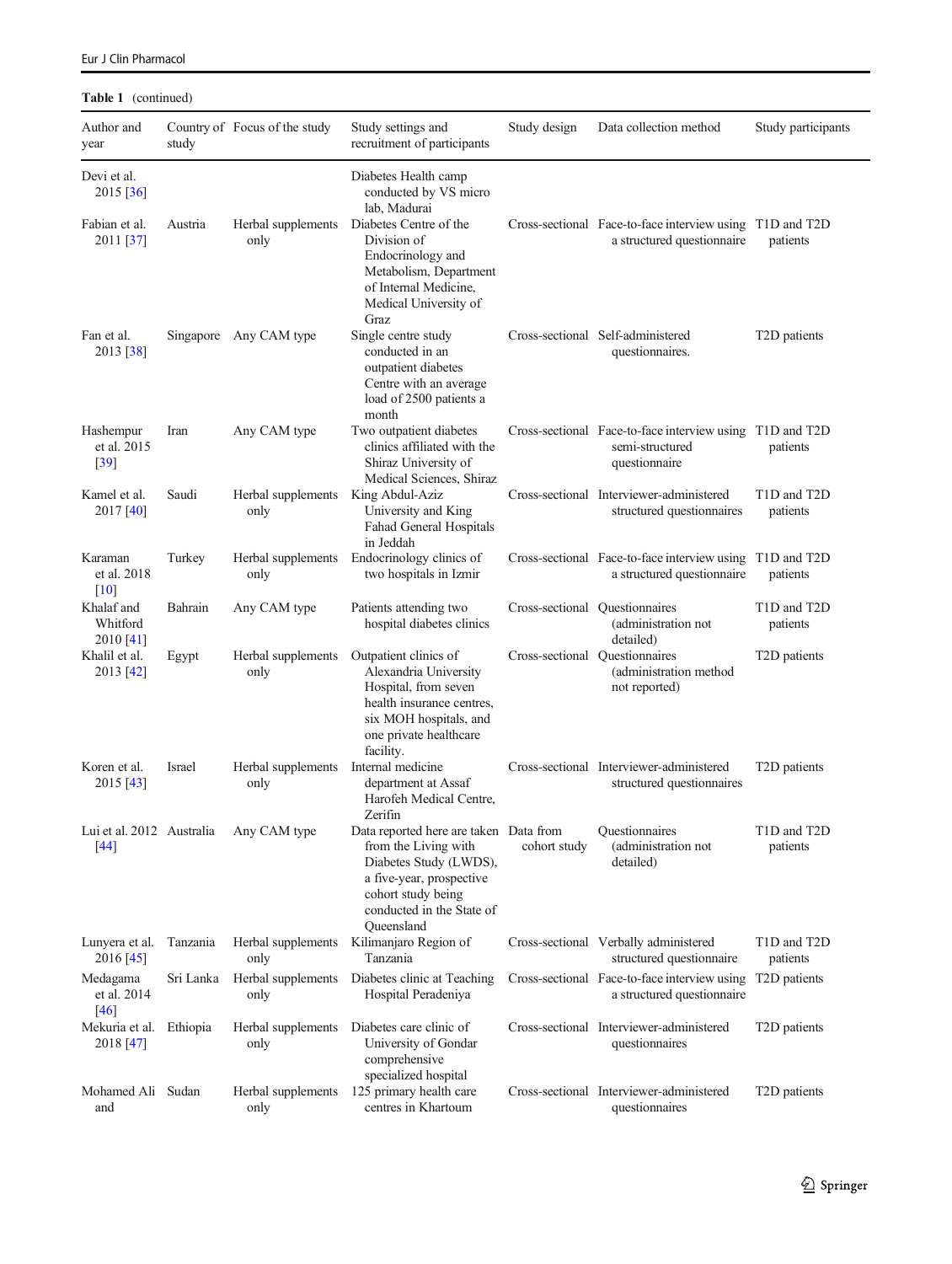Table 1 (continued)

| Author and<br>year                          | study      | Country of Focus of the study | Study settings and<br>recruitment of participants                                                                                                    | Study design | Data collection method                                                                                                                                                                 | Study participants        |
|---------------------------------------------|------------|-------------------------------|------------------------------------------------------------------------------------------------------------------------------------------------------|--------------|----------------------------------------------------------------------------------------------------------------------------------------------------------------------------------------|---------------------------|
| Mahfouz<br>2014 [48]                        |            |                               |                                                                                                                                                      |              |                                                                                                                                                                                        |                           |
| Naja et al.<br>2014 [49]                    | Lebanon    | Any CAM type                  | Patients recruited from two<br>major referral centres in<br>Beirut- a public hospital<br>and a private academic<br>medical Centre                    |              | Cross-sectional Face-to-face interview using T2D patients<br>a structured questionnaire                                                                                                |                           |
| Nguyen et al.<br>2014 [50]                  | <b>USA</b> | Any CAM type                  | Patients recruited from<br>seven primary care or<br>endocrinology clinics<br>affiliated with an<br>academic medical centre<br>in Southern California |              | Cross-sectional Self-administered structured T2D patients<br>questionnaire                                                                                                             |                           |
| Putthapiban<br>et al. 2017<br>[51]          | Thailand   | Herbal supplements<br>only    | At the Endocrine Clinic in<br>Ramathibodi Hospital,<br>Bangkok                                                                                       |              | Cross-sectional Face-to-face interview using T2D patients<br>a structured questionnaire                                                                                                |                           |
| Rhee et al.<br>2018 [52]                    | <b>USA</b> | Any CAM type                  | Non-institutionalized<br>civilians in US                                                                                                             |              | Cross-sectional Data were from the 2012<br>NHIS, which was<br>administrated by the<br>National Centre for<br>Health Statistics of the<br>Centers for Disease<br>Control and Prevention | T1D and T2D<br>patients   |
| Sethi et al.<br>2011 [12]                   | India      | Any CAM type                  |                                                                                                                                                      |              | Tertiary care Centre in Delhi Cross-sectional Face-to-face interview using T1D and T2D<br>a Semi-structured ques-<br>tionnaire                                                         | patients                  |
| Vishnu et al.<br>2017 [53]                  | India      | Any CAM type                  | Rural Kollam district of the Cross-sectional Interviewer-administered<br>Indian state of Kerala<br>(community based)                                 |              | structured questionnaires                                                                                                                                                              | T1D and T2D<br>patients   |
| Wanchai and<br>Phrompay-<br>ak 2016<br>[54] | Thailand   | Any CAM type                  | Four primary healthcare<br>unitsand two secondary<br>hospitals in the north of<br>Thailand                                                           |              | Cross-sectional Semi-structured<br>questionnaire                                                                                                                                       | T <sub>2</sub> D patients |
| Wazaify et al. Jordan<br>$2011$ [15]        |            | Herbal supplements<br>only    | Outpatient departments at<br>The National Centre for<br>Diabetes, Endocrine and<br>Genetics (NCDEG.                                                  |              | Cross-sectional Face-to-face interview using T1D and T2D<br>a Semi-structured ques-<br>tionnaire                                                                                       | patients                  |
| Yildirim and<br>Marakoglu<br>2018 [55]      | Turkey     | Any CAM type                  | Outpatient diabetes from<br>Selçuk University Family<br>Medicine Diabetes<br><b>Education Clinic</b>                                                 |              | Cross-sectional Face-to-face interview using T2D patients<br>a structured questionnaire                                                                                                |                           |

CAM Complementary and alternative medicine

# Types of CAM

Sixteen studies focused exclusively on herbal and nutritional supplement use by patients with diabetes (Table [1](#page-4-0)). The remaining 22 studies discussed other CAM types. Fourteen of those 22 studies that investigated other CAM types also reported the use of herbal and nutritional supplements as a form of CAM [[12](#page-14-0)–[14](#page-14-0), [25](#page-15-0), [32](#page-15-0), [34,](#page-15-0) [36,](#page-15-0) [38,](#page-15-0) [39](#page-15-0), [41](#page-15-0), [49,](#page-15-0) [52](#page-16-0)–[54](#page-16-0)]. A total of 35 different CAM types were reported in at least one study. CAM types used by patients with diabetes and mentioned in the most studies were acupuncture ( $n = 6$  studies), Mind–body therapies (n = 6 studies) religious and spiritual healing ( $n = 5$ studies) and homoeopathy ( $n = 4$  studies) (Table [2](#page-7-0)).

Within the 31 studies which reported the use of herbal and nutritional supplements by patients with diabetes, a total of 223 different herbal and nutritional supplements were reported (Supplementary Table 3). The five herbs that were mentioned in the most studies were, cinnamon (Cinnamomum verum) and fenugreek (Trigonella foenum-graecum) each reported in 18 different studies, garlic (Allium sativum) reported in 17 studies, aloe vera (Aloe Vera) reported in 14 studies and black seed (Nigella sativa) reported in 12 studies.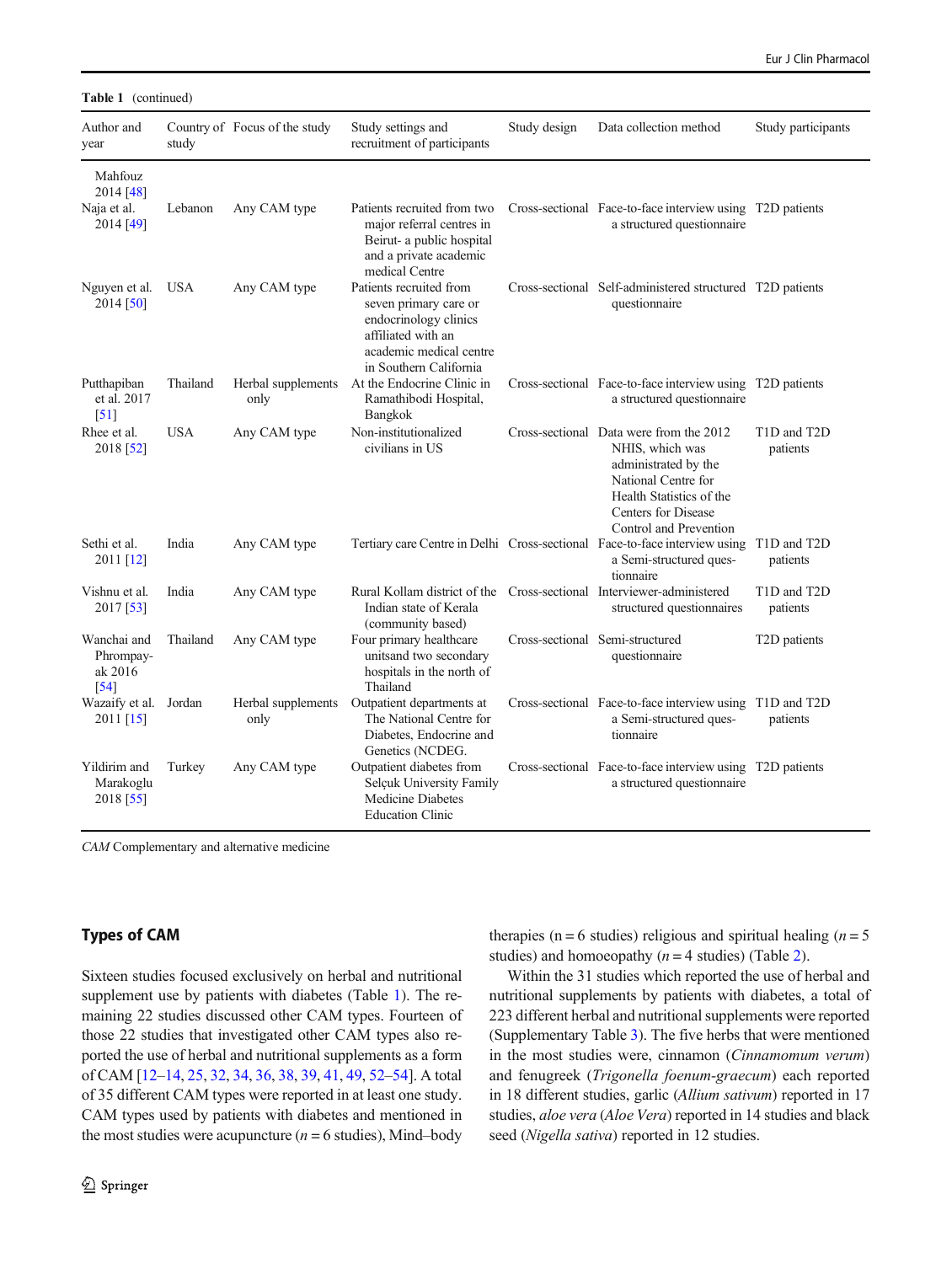<span id="page-7-0"></span>Table 2 List of complementary and alternative medicine types as cited by included studies

| CAM forms<br>(other than herbal<br>supplements) | Studies cited the CAM<br>form | CAM forms<br>(other than herbal<br>supplements) | Studies cited<br>the<br>CAM form |
|-------------------------------------------------|-------------------------------|-------------------------------------------------|----------------------------------|
| Acupuncture                                     | [25, 29, 36, 39, 50, 52]      | Ruqyah (recitation) with the<br>Quran           | [25, 29]                         |
| Mind-body therapies                             | [32, 34, 36, 39, 41, 52]      | Ruqyah water or oil                             | [25, 29]                         |
| Religious and spiritual<br>healing              | [29, 32, 49, 50, 54]          | Balneotherapy                                   | $\lceil 32 \rceil$               |
| Homoeopathy                                     | [12, 36, 52, 53]              | Biofeedback                                     | $\lceil 52 \rceil$               |
| Meditation                                      | [13, 36, 52, 54]              | Chelation                                       | $\lceil 52 \rceil$               |
| Massage                                         | [13, 25, 38, 49]              | Chinese medicine                                | [49]                             |
| Ayurveda                                        | [36, 52, 53]                  | Curandero                                       | [50]                             |
| Chiropractic Massage                            | [13, 50, 52]                  | Daode Xinxi                                     | [54]                             |
| Energy therapies                                | [34, 41, 52]                  | Deep breathing exercises                        | $\lceil 13 \rceil$               |
| Specific diet                                   | [13, 25, 36]                  | Leech (Hirudotherapy)                           | $\lceil 32 \rceil$               |
| Yoga                                            | [13, 36, 52]                  | Music therapy                                   | $\lceil 36 \rceil$               |
| Al-hijama (wet cupping)                         | [25, 29]                      | Prayer by religion person<br>(imam)             | $\lceil 30 \rceil$               |
| <b>Biologically</b> based<br>therapies          | [36, 52]                      | Progressive muscle relaxation                   | $\lceil 13 \rceil$               |
| Cupping                                         | [32, 39]                      | Qi gong                                         | $\lceil 52 \rceil$               |
| Folk medicine                                   | [13, 49]                      | Sugar therapy                                   | $\lceil 53 \rceil$               |
| Honey                                           | [14, 25]                      | Tai chi                                         | $[52]$                           |
| Movement therapies                              | [36, 52]                      | <b>Traditional healers</b>                      | $\lceil 52 \rceil$               |
| Naturopathy                                     | [50, 52]                      |                                                 |                                  |

CAM Complementary and alternative medicine

# Prevalence of CAM use

The highest prevalence of CAM (all types) use was reported at 89% by two studies, one each from India and Jordan followed by studies in Tanzania (78%), Sri Lanka (76%) and Iran (75%) (Table [3](#page-8-0)) [[12,](#page-14-0) [35,](#page-15-0) [39](#page-15-0), [45,](#page-15-0) [46](#page-15-0)]. The lowest prevalence of CAM use was 17% as reported by a study conducted in Jordan [\[15\]](#page-14-0). A study in Australia reported a prevalence of 8%, but the study gathered data from patients about their visits to CAM practitioners only and did not include data on CAM use in general by patients with diabetes [\[44\]](#page-15-0). Other studies reporting the lowest prevalence of CAM use included studies in Libya (29%), Saudi Arabia (26%), USA (26%), Israel (23%) and Jordan (17%) [[15,](#page-14-0) [26,](#page-15-0) [29](#page-15-0), [43](#page-15-0), [52\]](#page-16-0). Pooled prevalence of CAM use was 51% (95%CI 43%, 59%). However, heterogeneity was very high  $(I^2 = 99\%)$  with the predictive interval ranging from 8% to 93%. (Fig. [2\)](#page-10-0).

# Subgroup analysis

## Study level factors

Meta-analysis was conducted for results stratified at the study level by continent.  $I^2$  was 97.5% and predictive intervals were

found to be wide. The highest prevalence rates of 76% were observed in Europe (PrI inestimable), followed by Africa 55%, (95%PrI 0.17, 0.90) from seven studies. The lowest prevalence rates were observed in North America 45%, (95%PrI 0.04, 0.92) from five studies (Fig. [3\)](#page-11-0).

#### Patient level factors

Subgroup analyses were conducted across ethnicity (reported in eight studies). All meta-analyses at subgroup level also showed high levels of heterogeneity. Results were as follows: for the ethnicity subgroup, no predictive interval could be estimated other than PrI for the group of 'other ethnicities' prevalence ratio 0.57 (95%CI 0.39–0.75); the estimated predictive intervals ranged between 0.00 and 1.00,  $I^2 = 64.05\%$ ) (Fig. [4](#page-12-0)).

For analysis stratified by binary subgroups within-study comparative data were extractable for sex (31 studies), type of diabetes (7 studies), duration of diabetes (15 studies) and presence or absence of diabetic complications (10 studies). Within study pooled estimates PRs for patients with no diabetic complications versus patients with diabetic complications gave a prevalence ratio (PR) 0.81 (95%CI 0.66, 0.99), (95%PrI 0.39–1.67) ( $I^2 = 89\%$ ) (Supplementary Fig. 1). For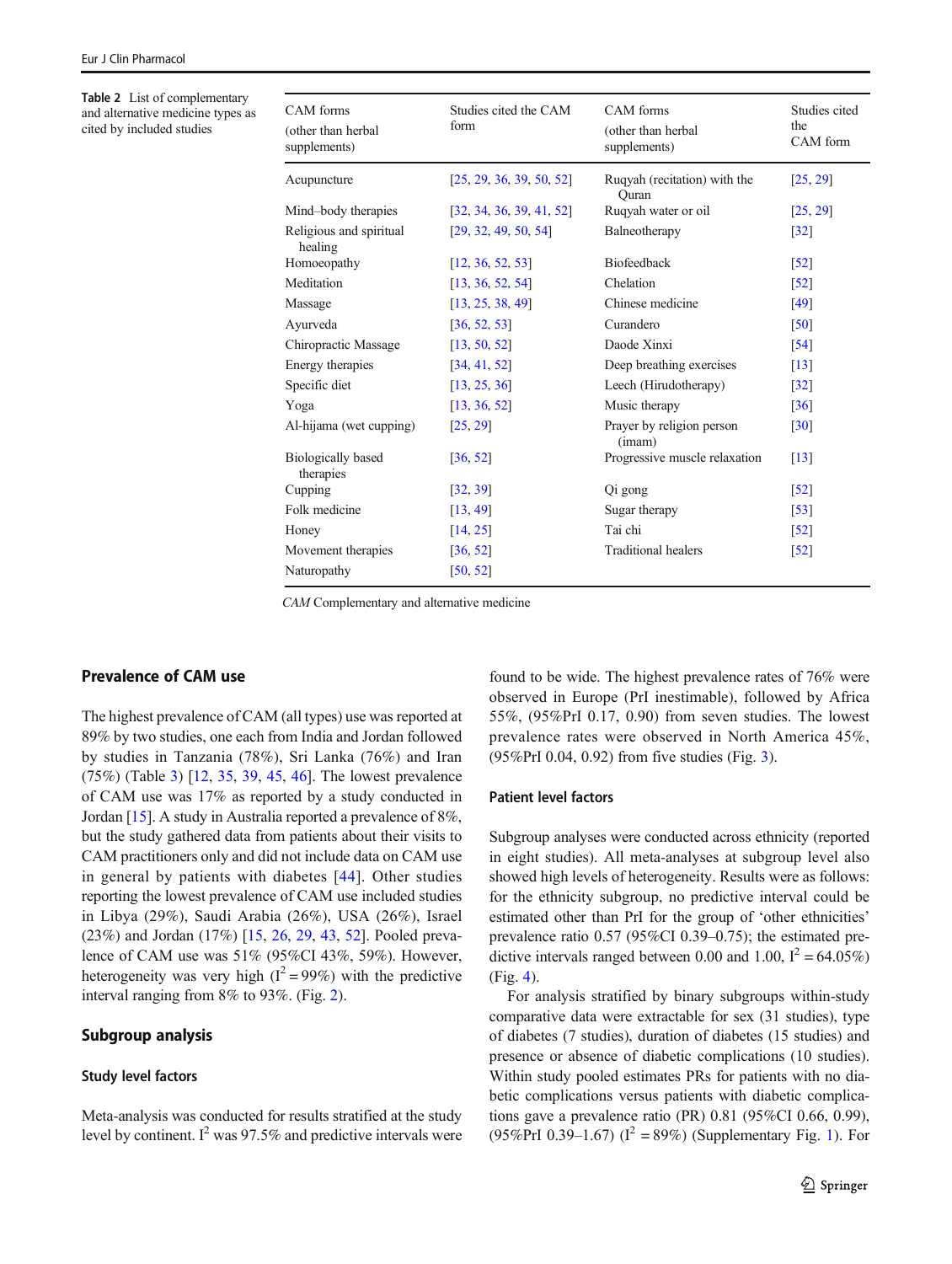<span id="page-8-0"></span>

| Table 3   | Included studies' overall and subgroups prevalence of CAM use |                |                          |                                 |                 |        |                 |        |                |                             |        |                 |                 |     |                   |                   |                   |           |                  |                   |                             |                  |                   |
|-----------|---------------------------------------------------------------|----------------|--------------------------|---------------------------------|-----------------|--------|-----------------|--------|----------------|-----------------------------|--------|-----------------|-----------------|-----|-------------------|-------------------|-------------------|-----------|------------------|-------------------|-----------------------------|------------------|-------------------|
| Country   | Study                                                         | Sample<br>size | Prevalence of<br>CAM use | participants<br>$\overline{AB}$ |                 | Female |                 |        | Male           |                             |        | ΠD              |                 |     | <b>CZD</b>        |                   |                   | $\leq$ 5y | Had diabetes for |                   | Had diabetes for<br>$x_{S}$ |                  |                   |
|           |                                                               |                |                          | 8<br>$_{\text{use}}$            | users<br>non    | users  | users<br>non    | of     | users          | users<br>non                | oz     | users           | users<br>non    | oz  | users             | users<br>non      | oz                | users     | users<br>non     | of                | users                       | users<br>non     | of                |
| India     | Sethi et al. 2011 [12]                                        | 113            | 89.38%                   | $\overline{101}$                | $\overline{c}$  | ž      | ž               | ž      | ž              | ž                           | ž      | ž               | ž               | ž   | ž                 | ž                 | ž                 | ž         | ž                | ž                 | ž                           | ž                | ž                 |
| Serbia    | Damnjanovic et al.<br>2015 [35]                               | 519            | $88.82\%$                | 461                             | 58              | 261    | 15              | 95%    | 200            | 43                          | 82%    | ž               | ž               | ž   | ã                 | ž                 | ž                 | ã         | ž                | ž                 | ž                           | ž                | ã                 |
| Tanzania  | Lunyera et al. 2016<br>[45]                                   | 45             | $77.78\%$                | 35                              | $\overline{10}$ | ã      | ž               | ã      | ž              | ã                           | ã      | ž               | ž               | Ž   | ž                 | ž                 | ž                 | ž         | ž                | ž                 | ž                           | ã                | ž                 |
| Sri Lanka | Medagama et al. 2014<br>[46]                                  | 252            | $76.19\%$                | 192                             | $\infty$        | 139    | 28              | 83%    | 53             | 32                          | 62%    | ž               | ã               | ž   | Z                 | ž                 | ã                 | ã         | ã                | 臣                 | ã                           | ã                | ž                 |
| Iran      | Hashempur et al. 2015<br>[39]                                 | 239            | 75.31%                   | 180                             | 59              | 124    | 37              | 77%    | 56             | 22                          | 72%    | $\overline{10}$ | $\overline{ }$  | 59% | 170               | 52                | 77%               | $80\,$    | 25               | 76%               | 100                         | 34               | 75%               |
| Thailand  | Phrompayak 2016<br>Wanchai and<br>[54]                        | 508            | 70.87%                   | 360                             | 148             | 282    | 102             | 73%    | 78             | 46                          | 63%    | Z               | ž               | ž   | Ž                 | ž                 | ž                 | ã         | ž                | Ž                 | ž                           | ž                | ž                 |
| Nigeria   | Amaeze et al. 2018<br>[27]                                    | 453            | $67.33\%$                | 305                             | 148             | 98     | 45              | 69%    | 207            | 103                         | 67%    | ž               | ã               | ž   | ž                 | ž                 | ž                 | 96        | 66               | 59%               | 209                         | 82               | 72%               |
| India     | Devi et al. 2015 [36]                                         | 252            | 64.29%                   | $\frac{162}{137}$               | $\infty$        | 98     | $\vec{+}$       | 71%    | $\mathcal{L}$  | $\overline{6}$              | 57%    | ž               | ž               | g   | ã                 | ã                 | ã                 | 55        | $\overline{40}$  | 58%               | 107                         | 50               | 68%               |
| Saudi     | Kamel et al. 2017 [40]                                        | 214            | $64.02\%$                |                                 | 77              | 84     | $\ddot{4}$      | 66%    | 53             | 33                          | 62%    | 50              | $\overline{c}$  | 71% | 87                | 57                | 60%               | ž         | ã                | Ĕ                 | ž                           | ž                | ž                 |
| Guatemala | Andrews et al. 2018<br>[28]                                   | 55             | 63.64%                   | 35                              | $\overline{c}$  | 医      | ž               | g      | ž              | Ĕ                           | Ĕ      | ž               | ž               | Ĕ   | ã                 | ã                 | $\widetilde{\Xi}$ | ã         | ã                | $\widetilde{\Xi}$ | ã                           | ž                | g                 |
| Bahrain   | Khalaf and Whitford<br>2010 [41]                              | 402            | $62.69\%$                | 252                             | 150             | 149    | 69              | 68%    | 103            | $\overline{81}$             | 56%    | ž               | ž               | ž   | ž                 | ž                 | ž                 | 48        | 51               | $48\%$            | 204                         | 99               | 67%               |
| Malaysia  | Ching et al. 2013 [34]                                        | 240            | $62.50\%$                | $150$<br>240                    | $\infty$        | 96     | $\overline{49}$ | $66\%$ | 54             | $\pm$                       | 57%    | ž               | ã               | ã   | Ž                 | ã                 | ž                 | ã         | ã                | Ĕ                 | ã                           | ã                | Ž                 |
| Ethiopia  | Mekuria et al. 2018<br>$[47]$                                 | 387            | $62.02\%$                |                                 | 147             | 149    | 73              | 67%    | $\overline{9}$ | $\mathcal{F}_{\mathcal{A}}$ | 55%    | ž               | ž               | ž   | ã                 | ã                 | ã                 | 168       | 60               | 74%               | $\mathcal{L}$               | 87               | 45%               |
| Thailand  | Putthapiban et al.<br>2017 [51]                               | 200            | $61.00\%$                | 122                             | 78              | 76     | 42              | 64%    | 46             | 36                          | 56%    | ž               | ž               | ž   | ž                 | ž                 | ž                 | ã         | ã                | ã                 | ž                           | ž                | ž                 |
| Sudan     | Mahfouz 2014 [48]<br>Mohamed Ali and                          | 600            | $58.00\%$                | 348                             | 252             | 206    | 167             | 55%    | 142            | 85                          | 63%    | ž               | ž               | ž   | ž                 | ž                 | ž                 | 67        | 76               | 47%               | 281                         | 176              | 61%               |
| Turkey    | Karaman et al. 2018<br>$[10]$                                 | 455            | 57.58%                   | 262                             | 193             | 225    | 148             | 60%    | 37             | 45                          | 45%    | 53              | $\overline{49}$ | 52% | 209               | 114               | 65%               | 51        | $\mathcal{O}$    | 45%               | 211                         | $\overline{131}$ | 62%               |
| Iran      | Azizi-Fini et al. 2016<br>$\Xi$                               | 500            | 56.20%                   | $\overline{\phantom{0}}$<br>281 | 219             | 203    | 153             | 57%    | 78             | 66                          | 54%    | ž               | ã               | ž   | ž                 | ž                 | ž                 | ž         | ž                | ž                 | ž                           | ž                | ž                 |
| Morocco   | Alami et al. 2015 [24]                                        | 279            | 54.84%                   | 153<br>977                      | 126             | 117    | 83              | 59%    | 36             | 43                          | 46%    | 36              | 43              | 46% | 117               | 83                | 59%               | ž         | ž                | ž                 | ž                           | ž                | Ĕ                 |
| Palestine | Ali-Shtayehet et al.<br>2012 [14]                             | 1883           | $51.89\%$                |                                 | 906             | 519    | 470             | 52%    | 458            | 436                         | 51%    | 114             | 84              | 58% | 863               | 822               | 51%               | 341       | 325              | 51%               | 636                         | 581              | 52%               |
| Malaysia  | Baharom et al. 2016<br>[31]                                   | 680            | 49.41%                   | 336                             | 344             | 224    | 175             | 56%    | 112            | 169                         | $40\%$ | ž               | ã               | ã   | Ž                 | ž                 | ã                 | ž         | g                | ž                 | ž                           | ã                | Ĕ                 |
| USA       | Bradley et al. 2012<br>[13]                                   | 219            | 48.40%                   | 106                             | 113             | 47     | 50              | 48%    | 59             | 63                          | $48\%$ | Ĕ               | Ž               | Ž   | $\widetilde{\Xi}$ | $\widetilde{\Xi}$ | $\widetilde{\Xi}$ | Ž         | Ĕ                | ã                 | ã                           | Ĕ                | $\widetilde{\Xi}$ |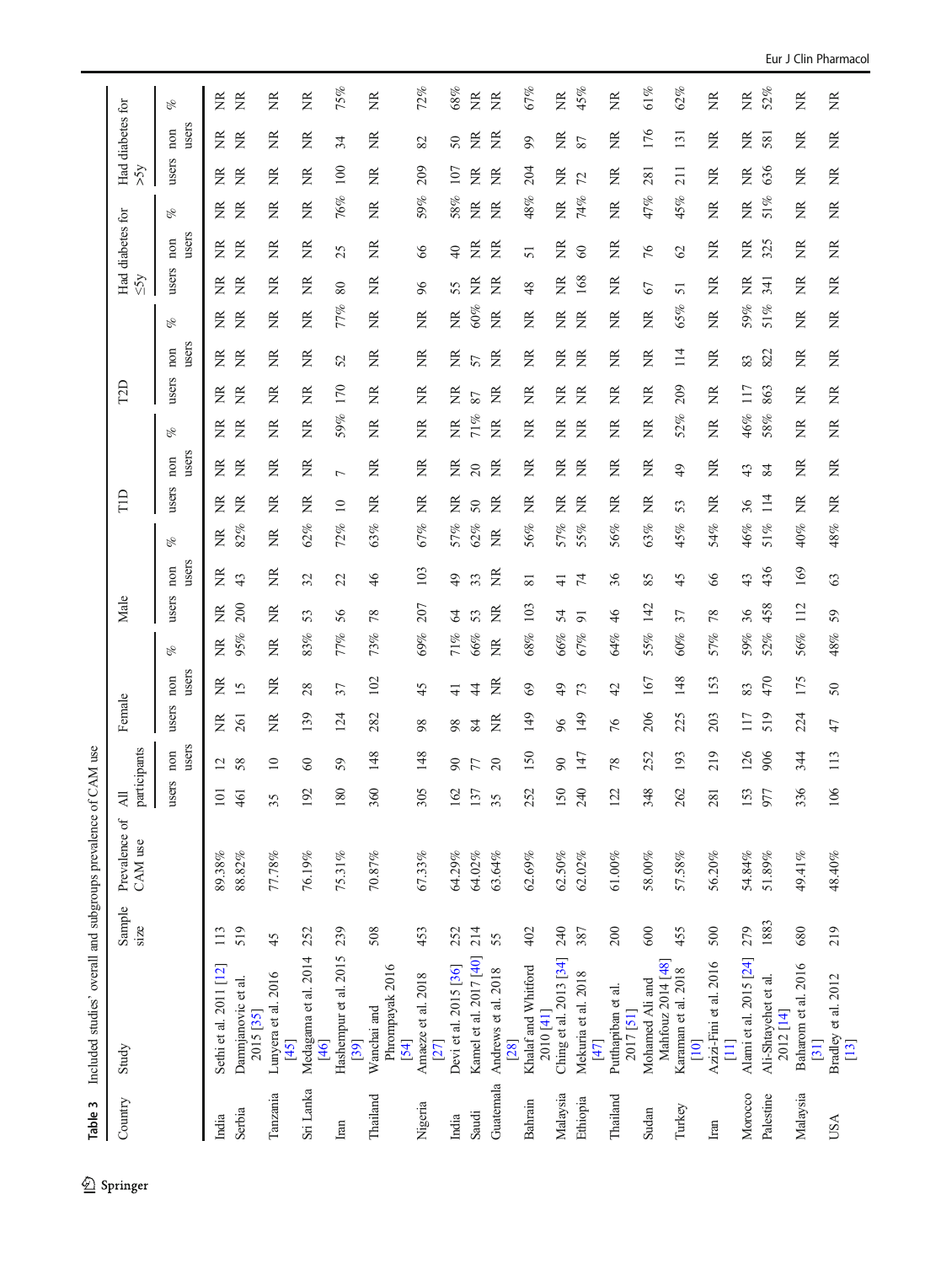| Table 3 (continued) |                                        |                |                          |                                                    |              |                |                |     |                 |              |                     |       |                |     |                 |                |     |           |                  |     |                             |                    |     |
|---------------------|----------------------------------------|----------------|--------------------------|----------------------------------------------------|--------------|----------------|----------------|-----|-----------------|--------------|---------------------|-------|----------------|-----|-----------------|----------------|-----|-----------|------------------|-----|-----------------------------|--------------------|-----|
| Country             | Study                                  | Sample<br>size | Prevalence of<br>CAM use | participants<br>$\leq$<br>$\overline{\phantom{a}}$ |              | Female         |                |     | Male            |              |                     | FID   |                |     | EZD             |                |     | $\leq$ 5y | Had diabetes for |     | Had diabetes for<br>$x_{S}$ |                    |     |
|                     |                                        |                |                          | users                                              | users<br>non | users          | users<br>non   | E   | users           | users<br>non | of                  | users | users<br>non   | oz  | users           | users<br>non   | oz  | users     | users<br>non     | oz  | users                       | of<br>users<br>non |     |
| USA                 | Chao et al. 2014 [33]                  | 278            | 47.48%                   | $\mathcal{L}$<br>13                                | 146          | $\Xi$          | 38             | 73% | ಸ               | 108          | 22%                 | ž     | ã              | ž   | ž               | ã              | ã   | ž         | ž                | ž   | ž                           | ž                  | ž   |
| Turkey              | Avci., 2018 [30]                       | 386            | 46.37%                   | $\circ$<br>$\overline{17}$                         | 207          | 95             | 122            | 44% | 84              | 85           | 50%                 | 29    | $\overline{9}$ | 64% | $\overline{50}$ | $\overline{2}$ | 44% | 68        | 107              | 39% | Ξ                           | 100                | 53% |
| USA                 | Nguyen et al. 2014<br>[50]             | 410            | 45.85%                   | ${}^{\circ}$<br>$\frac{8}{18}$                     | 222          | ã              | ž              | Ĕ   | ž               | ž            | ã                   | ž     | ž              | ž   | ž               | ž              | ž   | ž         | ž                | ž   | ž                           | ž                  | ã   |
| Turkey              | Candar et al. 2018<br>$[32]$           | 442            | $44.80\%$                | 198                                                | 244          | 137            | 134            | 51% | 5               | 110          | 36%                 | ž     | ž              | ã   | ž               | ž              | ž   | ž         | ž                | ž   | ž                           | ž                  | ž   |
| Singapore           | Fan et al., 2013 [38]                  | 304            | 43.42%                   | 132                                                | 172          | 67             | $\mathcal{S}$  | 49% | 65              | 103          | 39%                 | ž     | ž              | ž   | ž               | ž              | ž   | ž         | ž                | ž   | ž                           | ž                  | ž   |
| Egypt               | Khalil et al. 2013 [42]                | 1100           | 41.73%                   | 459                                                | 541          | 252            | 359            | 41% | 207             | 282          | 42%                 | ã     | ž              | 臣   | ž               | ž              | ž   | 87        | 202              | 30% | 372                         | 439                | 46% |
| India               | Vishnu et al. 2017<br>[53]             | 400            | 38.75%                   | 5<br>15                                            | 245          | 73             | 109            | 40% | 82              | 136          | 38%                 | ã     | ž              | ž   | ž               | ž              | ã   | 95        | 142              | 40% | $\infty$                    | 103                | 37% |
| Lebanon             | Naja et al. 2014 [56]                  | 333            | $38.14\%$                | 127                                                | 206          | 5              | 98             | 34% | 76              | 108          | 41%                 | ž     | ž              | ž   | ž               | ž              | ã   | 34        | 77               | 31% | 93                          | 129                | 42% |
| Turkey              | Marakoglu 2018<br>Yildirim and<br>[55] | 400            | 36.75%                   | 147                                                | 253          | 5              | 115            | 44% | 56              | 138          | 29%                 | Ĕ     | ž              | ž   | ž               | ž              | ã   | 77        | 149              | 34% | $\sqrt{2}$                  | 104                | 40% |
| Austria             | Fabian et al. 2011 [37] 198            |                | $31.31\%$                | $\mathcal{O}$                                      | 136          | ž              | ž              | Ĕ   | ž               | ž            | ž                   | ã     | ž              | ã   | ž               | ž              | ã   | ž         | ã                | ž   | ž                           | ã                  | Ž   |
| Saudi               | Al-Eidi et al. 2016<br>$[25]$          | 302            | $30.46\%$                | 92                                                 | 210          | $50\,$         | $\overline{2}$ | 29% | 42              | 89           | 32%                 | ã     | ž              | ž   | ž               | ã              | ã   | 24        | 93               | 21% | 68                          | 117                | 37% |
| Libya               | Ashur et al. 2017 [29]                 | 523            | $28.87\%$                | 151                                                | 372          | 102            | 206            | 33% | $\overline{49}$ | 166          | 23%                 | ž     | ž              | ž   | ž               | ž              | ž   | 86        | 226              | 28% | 65                          | 146                | 31% |
| USA                 | Rhee et al. 2018 [52]                  | 3386           | 26.17%                   | $\circ$<br>88                                      | 2500         | ž              | ã              | Ĕ   | ž               | ž            | ž                   | ž     | ž              | ž   | ž               | ž              | ž   | ž         | ã                | ž   | ž                           | ž                  | ž   |
| Saudi               | Al-garni et al. 2017<br>26]            | 310            | 25.81%                   | 80                                                 | 230          | ã              | ã              | ã   | ã               | ã            | ã                   | ž     | ž              | ž   | ã               | ž              | ã   | ž         | ã                | ž   | ž                           | ž                  | ž   |
| Israel              | Koren et al. 2015 [43] 111             |                | $23.42\%$                | 26                                                 | 85           | $\overline{c}$ | 37             | 24% | $\overline{4}$  | 48           | 23%                 | ž     | ž              | Ĕ   | ã               | ã              | Ĕ   | ã         | ž                | ž   | ž                           | ž                  | ž   |
| Jordan              | Wazaify et al. 2011<br>$[15]$          | 1000           | $16.60\%$                | 166                                                | 834          | 99             | 432            | 19% | 67              | 402          | ${}^{\circ}$<br>14% |       | $\ddot{4}$     | 15% | 158             | <b>D6L</b>     | 17% | ž         | ã                | ã   | ã                           | ã                  | ã   |
| Australia           | Lui et al. 2012 [44]                   | 3337           | 7.73%                    | 258                                                | 3079         | 157            | 1727           | 8%  | 101             | 1352         | 7%                  | ž     | ž              | ã   | ã               | ã              | ž   | ž         | g                | ã   | ž<br>ã                      |                    | ã   |
|                     |                                        |                |                          |                                                    |              |                |                |     |                 |              |                     |       |                |     |                 |                |     |           |                  |     |                             |                    |     |

CAM Complementary and alternative medicine, NR Not reported CAM Complementary and alternative medicine, NR Not reported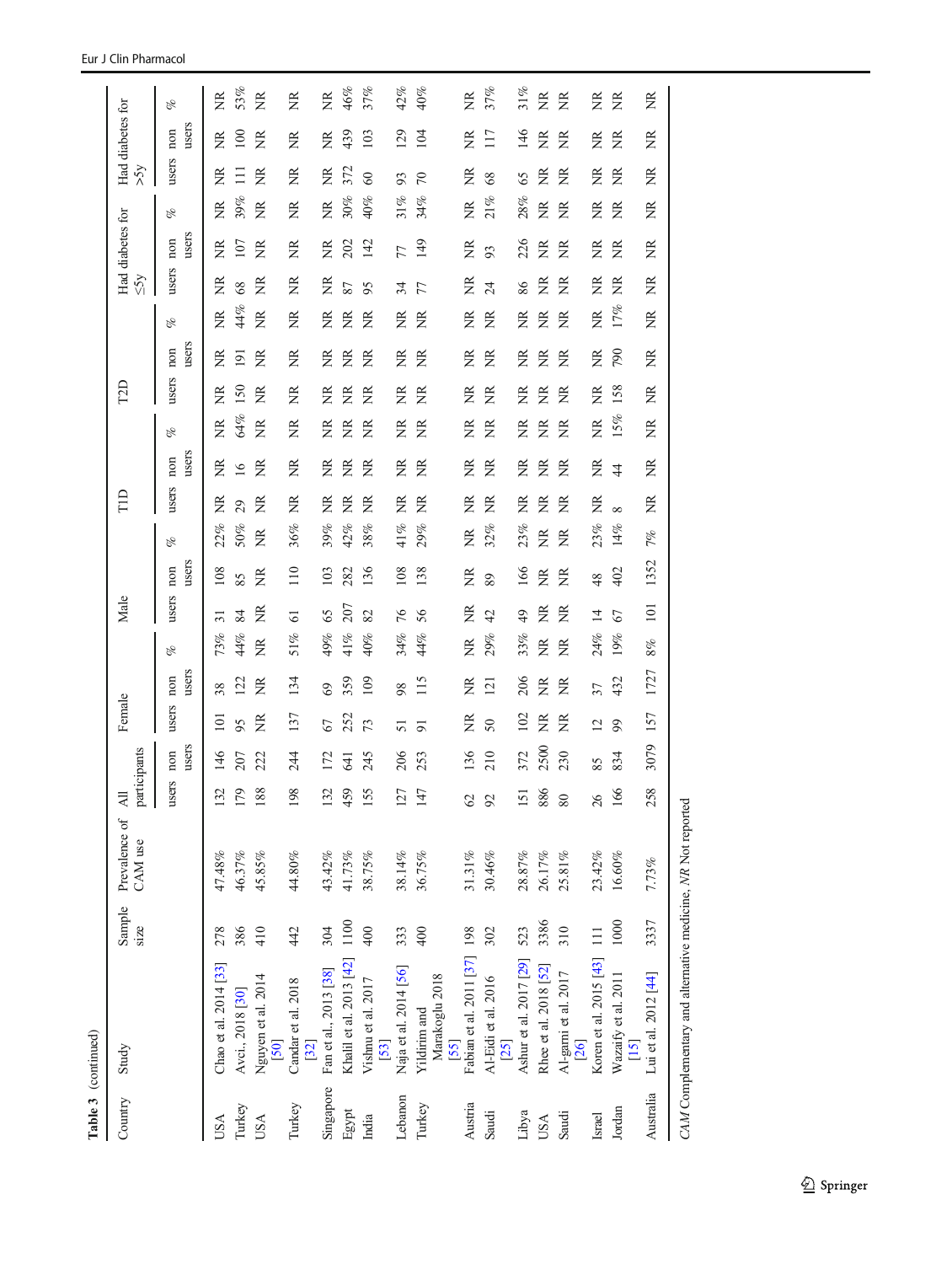<span id="page-10-0"></span>Fig. 2 Forest plot showing pooled prevalence of complementary and alternative medicine in diabetes



patients who had had diabetes for more than 5 years versus less than 5 years pooled PR was 1.71 (95%CI 1.04, 1.32), (95%PrI 0.73, 1.88) ( $I^2$  of 83%) (Supplementary Fig. 2). For male versus female participants, pooled PR was 0.86 (95%CI 0.81, 0.91), (95%PrI 0.64, 1.16) ( $I^2$  of 72%) (Supplementary Fig. 3). Pooled PR for patients with T2D versus T1D patients was 1.00 (95%CI 0.83, 1.20), 95%(PrI 0.56, 1.77) ( $I^2 = 75\%$ ) (Supplementary Fig. 4).

#### Additional outcomes

CAM as a complementary or alternative treatment Eight of the 38 included studies assessed whether CAM was used as an additional treatment or as an alternative treatment to conventional medicines. Prevalence of CAM use as an additional treatment to prescribed medicine was 78% (95%CI 56%, 94%) with 95% PrI (4%, 1.00%) ( $I^2 = 98\%$ ), and the

percentage of patients who used CAM as an alternative to their prescribed medicine was 21% (95%CI 12%, 31%) with 95% PrI (0.%, 63%) ( $I^2 = 89\%$ ) (Supplementary Figs. 5, 6).

Patients' disclosure of CAM use to healthcare professionals The percentage of patients who do not disclose their CAM use to healthcare professionals was 67% (95%CI 58%, 76%) with 95% PrI (25%, 97%) ( $I^2 = 98\%$ ) (Fig. [5\)](#page-13-0).

# **Discussion**

This study provides up-to-date data on the global prevalence of CAM use by patients with diabetes as reported in the peer reviewed research literature. The last literature review on CAM use of patients with diabetes was published in 2007 [\[7](#page-14-0)] which reviewed studies conducted in nine countries and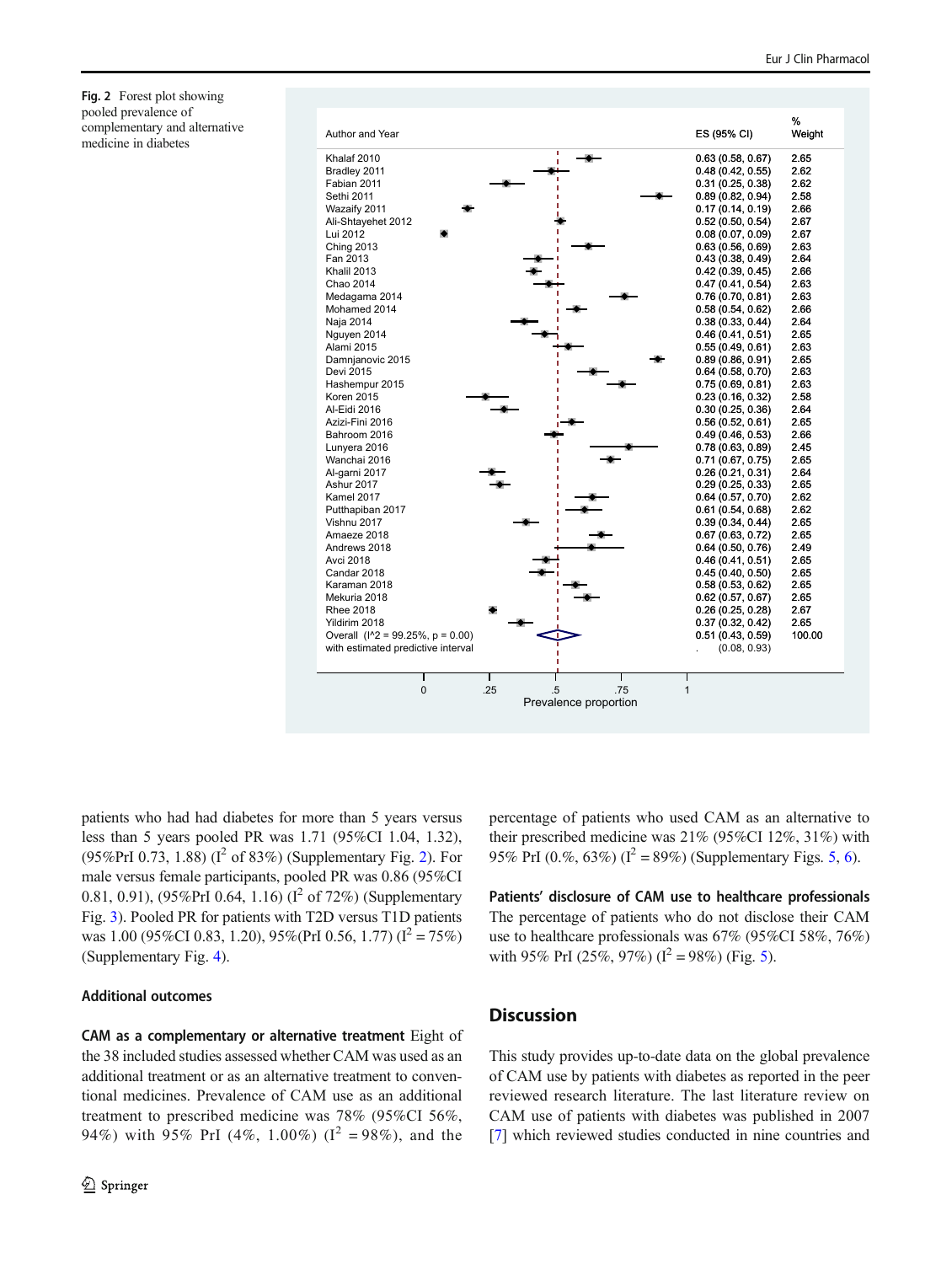<span id="page-11-0"></span>

Fig. 3 Meta-analysis of study level factors in relation to CAM use (prevalence proportion by continent). CAM, complementary and alternative medicine

reported prevalence ranging from 17% to 73%. A similarly wide variation in prevalence rate of 8–89% was observed in our updated review that included studies from 25 countries.

According to the included studies, CAM use is common amongst patients with diabetes for the purpose of diabetes management. Most of the studies showed that the participants they recruited used CAM as an additional approach to conventional treatment, while in other studies, the reason for CAM use (additional or alternative) was not specified. Only seven studies reported that some patients with diabetes used CAM as the sole means of managing their diabetes. Most of the included studies were conducted in healthcare settings. Therefore, patients who do not use conventional treatments for diabetes may not have been included. The prevalence of patients with diabetes who use CAM in the general population with diabetes is hence likely to be higher than the estimates provided by the included studies.

The meta-analysis of the prevalence data demonstrated extreme variation in prevalence of CAM use amongst patients with diabetes across studies.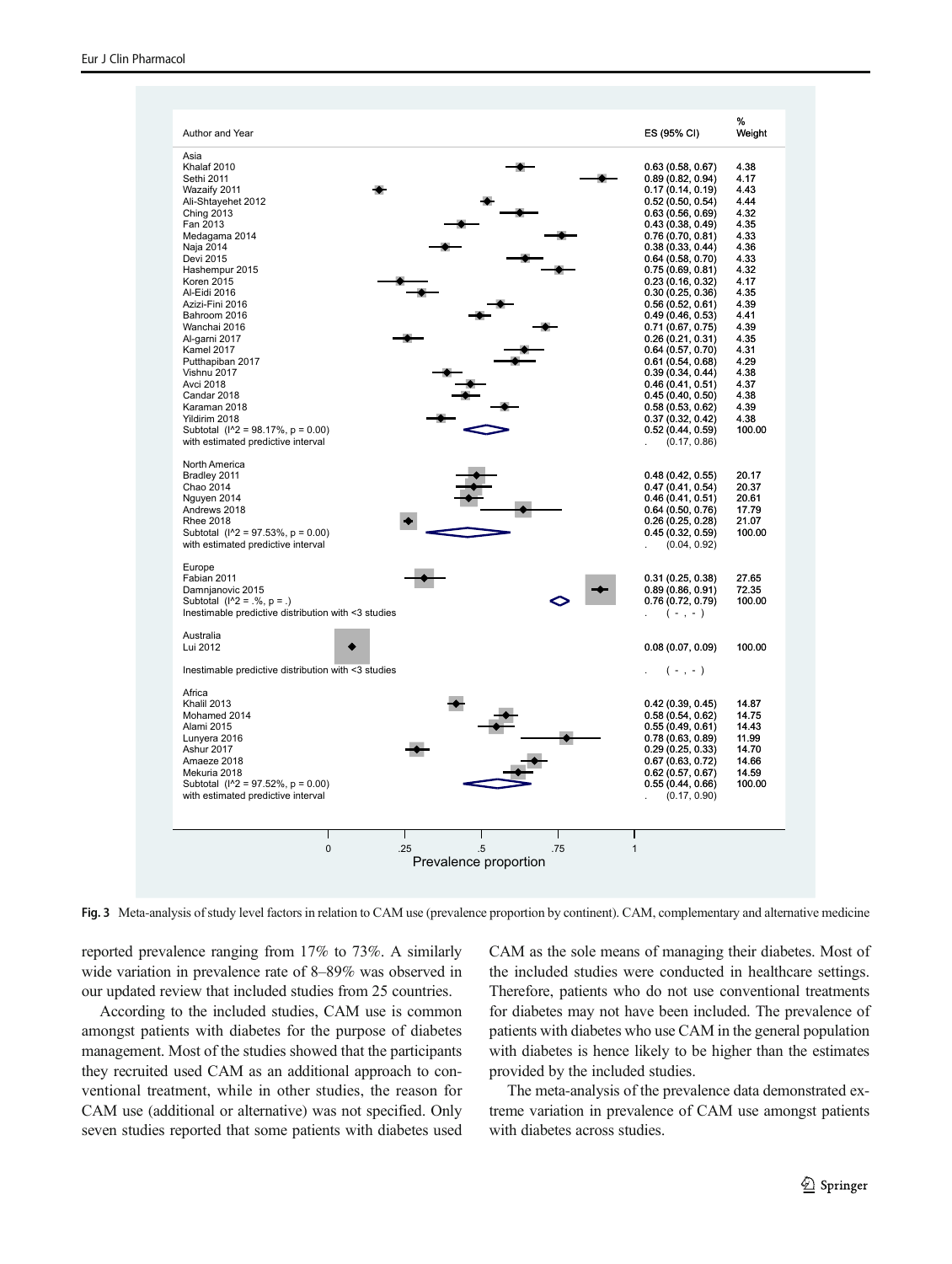<span id="page-12-0"></span>

| Author<br>and Year                                                                   | ES (95% CI)                          | %<br>Weight     |
|--------------------------------------------------------------------------------------|--------------------------------------|-----------------|
| White American                                                                       |                                      |                 |
| Bradley 2011                                                                         | 0.48(0.39, 0.56)                     | 51.73           |
| Nguyen 2014                                                                          | 0.29(0.21, 0.37)                     | 48.27           |
| Subtotal $(1^2 = .\%, p = .)$<br>Inestimable predictive distribution with <3 studies | 0.38(0.33, 0.44)                     | 100.00          |
|                                                                                      | $(-, -)$                             |                 |
| Vietnamese American<br>Nguyen 2014                                                   | 0.57(0.48, 0.66)                     | 100.00          |
|                                                                                      |                                      |                 |
| Inestimable predictive distribution with <3 studies                                  | $(-, -)$                             |                 |
| Asian American<br>Chao 2014                                                          | 0.49(0.41, 0.58)                     | 100.00          |
|                                                                                      |                                      |                 |
| Inestimable predictive distribution with <3 studies                                  | $(-, -)$                             |                 |
| Hispanic<br>Chao 2014                                                                | 0.43(0.32, 0.54)                     | 35.71           |
| Nguyen 2014                                                                          | 0.53(0.44, 0.61)                     | 64.29           |
| Subtotal $(1^2 = .\% , p = .)$                                                       | 0.49(0.43, 0.56)                     | 100.00          |
| Inestimable predictive distribution with <3 studies                                  | $( - , - )$                          |                 |
| Chinese                                                                              |                                      |                 |
| <b>Ching 2013</b><br>Fan 2013                                                        | 0.64(0.35, 0.87)<br>0.44(0.37, 0.51) | 24.28<br>37.55  |
| Bahroom 2016                                                                         | 0.69(0.63, 0.74)                     | 38.16           |
| Subtotal $(1^2 = .\%, p = .)$                                                        | 0.59(0.38, 0.78)                     | 100.00          |
| Inestimable predictive distribution with <3 studies                                  | $(-, -)$                             |                 |
| Malay                                                                                |                                      |                 |
| <b>Ching 2013</b>                                                                    | 0.77(0.70, 0.84)                     | 33.87           |
| Fan 2013<br>Bahroom 2016                                                             | 0.50(0.35, 0.65)<br>0.36(0.29, 0.43) | 32.04<br>34.09  |
| Subtotal $(1^2 = .\% , p = .)$                                                       | 0.55(0.26, 0.82)                     | 100.00          |
| Inestimable predictive distribution with <3 studies                                  | $(-, -)$                             |                 |
| Indian                                                                               |                                      |                 |
| <b>Ching 2013</b>                                                                    | 0.35(0.25, 0.46)                     | 23.10           |
| Fan 2013                                                                             | 0.40(0.28, 0.53)                     | 18.79           |
| Bahroom 2016<br>Subtotal $(1^2 = .\%, p = .)$                                        | 0.36(0.29, 0.43)                     | 58.11<br>100.00 |
| Inestimable predictive distribution with <3 studies                                  | 0.36(0.31, 0.41)<br>$(-, -)$         |                 |
|                                                                                      |                                      |                 |
| Arabs<br>Khalaf 2010                                                                 | 0.62(0.57, 0.67)                     | 100.00          |
| Inestimable predictive distribution with <3 studies                                  | $(-, -)$                             |                 |
| Other ethnicities                                                                    |                                      |                 |
| Khalaf 2010                                                                          | 0.74(0.54, 0.89)                     | 28.09           |
| Fan 2013                                                                             | 0.33(0.12, 0.62)                     | 22.63           |
| Chao 2014                                                                            | 0.50(0.36, 0.64)                     | 32.73           |
| Bahroom 2016                                                                         | 0.75(0.35, 0.97)                     | 16.56           |
| Subtotal $(N2 = 64.05\%, p = 0.04)$                                                  | 0.57(0.39, 0.75)                     | 100.00          |
| with estimated predictive interval                                                   | (0.00, 1.00)                         |                 |
| T<br>п<br>п                                                                          | п                                    |                 |
| $\mathbf 0$<br>.25<br>$.5\,$                                                         | .75<br>$\mathbf{1}$                  |                 |
| Prevalence proportion                                                                |                                      |                 |

Fig. 4 Ethnicity subgroup forest plot showing prevalence of CAM use. CAM, Complementary and alternative medicine

# Strengths and limitations

This systematic review was a protocol driven review with a pre-specified aim, objectives and methodology. A range of relevant databases were used which covered the prevalence of CAM used by patients with diabetes globally. Data collection methods varied amongst studies. Some studies used

structured questionnaires while other studies used semistructured questionnaires. In addition there was a wide variation in the nature of the study settings. The content of the questionnaires used to collect the data on prevalence and nature of CAMs are likely to influence patient response. Therefore, the included studies may have underreported the nature and extent of CAM use by study participants. In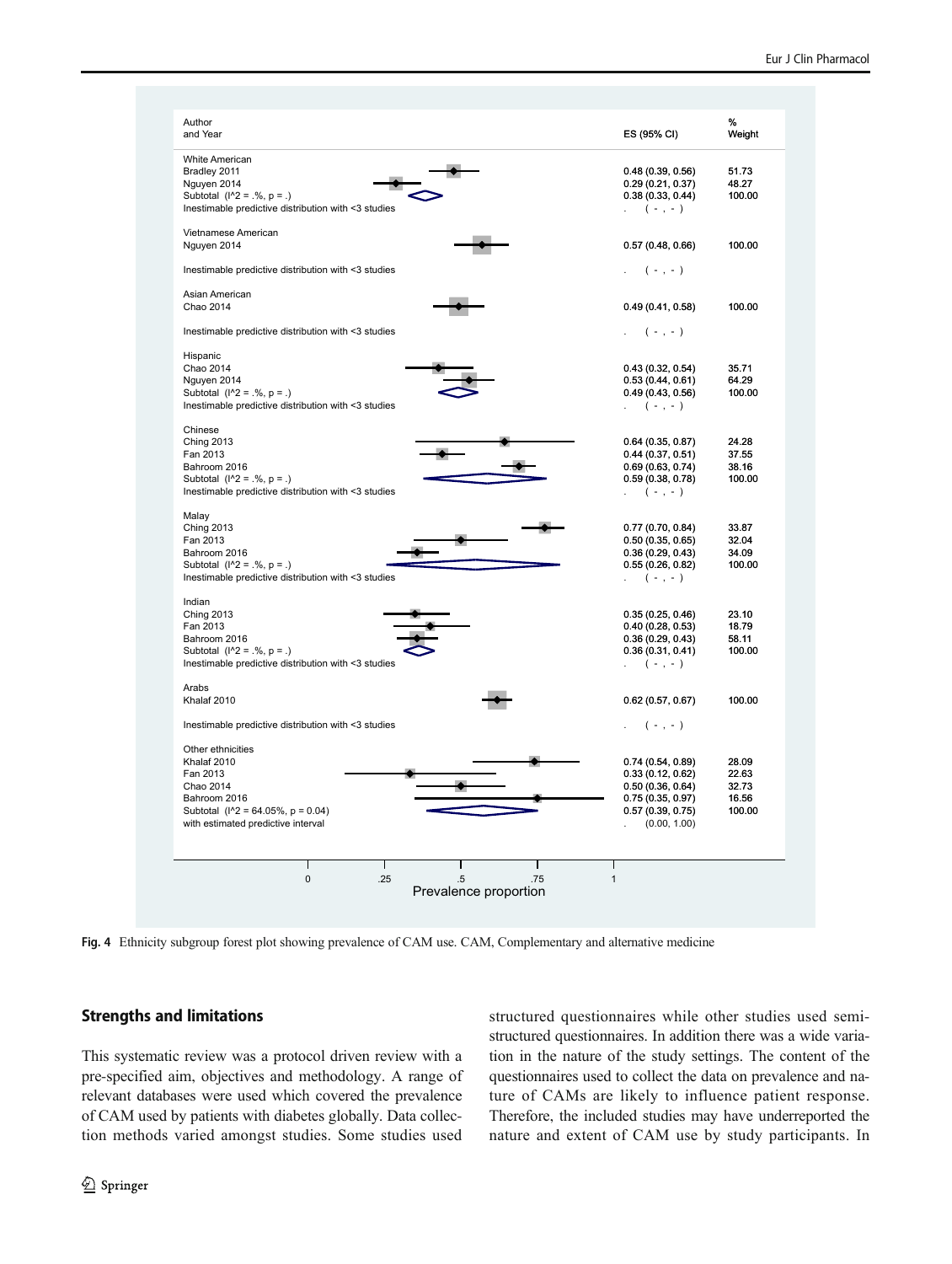<span id="page-13-0"></span>Fig. 5 Patient who do not disclose the use of CAM to the healthcare professionals. CAM, complementary and alternative medicine



addition, our study only included studies published in the English language.

#### Implications for practice and research

This systematic review shows that CAM use amongst patients with diabetes is prevalent in many populations. This review suggests that healthcare professionals should consider use of CAM by patients with diabetes when advising them about using their prescribed treatments and monitor their medication adherence while using any forms of CAM. They should also be aware of patients' use of herbal supplements as some forms of herbal medicine can lead to herb–drug interactions [\[57](#page-16-0)]. For example, the most frequently mentioned herbal supplement used by patients with diabetes was cinnamon. It is reported that cinnamon has a potentiating effect on diabetic drugs increasing the risk of hypoglycaemia [\[58\]](#page-16-0). For example, cinnamon shows an inhibitory effect on the CYP3A4 enzyme in rabbits which potentiates the effect of pioglitazone if combined with cinnamon, leading to a hypoglycaemic effect [\[59\]](#page-16-0). Aloe vera, which was the most frequently reported CAM by the studies included in our review, has been linked to potential interaction with 45 different drugs, including diabetic drugs such as glimepiride [\[60\]](#page-16-0). Concomitant use of Aloe vera and glimepiride can produce hypoglycaemic effects as Aloe vera has an inhibiting effect on ATP sensitive potassium channels in pancreatic β cells leading to additional release of insulin [\[61\]](#page-16-0).

Understanding CAM use patterns and considering any possible interactions between them and other potential medications could help healthcare professionals to appropriately minimize drug-related problems or herb–drug interactions. It could help them to encourage their patient to discuss their CAM use and offer the opportunity to provide better advice for patients with diabetes.

The observed prevalence of CAM, and the many varieties of CAM that are used by patients with diabetes, call for revision of diabetes management guidelines. The National Institute for Health and Care Excellence (NICE) guideline on management of diabetes does not explicitly advise healthcare professionals to discuss patient use of herbal medicines or CAM in their consultation [[6\]](#page-14-0). Guidelines should enable healthcare professionals to counsel patients with diabetes, their families and carers, who should all be educated about the safe use of CAM in conjunction with prescribed medicines.

Owing to the variable and often high prevalence of CAM use amongst patients with diabetes worldwide, research that generates evidence-based information about CAM is needed. This includes effectiveness and safety profiles of commonly used CAMs, including herbal medicines as identified in this systematic review.

This systematic review has identified that on average up to two-thirds of patients who use CAM do not disclose this to their healthcare professionals. Use of CAM such as herbal medicines could be incorporated as part of the comprehensive medication review services offered at community pharmacies and primary care [[62\]](#page-16-0).

Future studies need to consider the perspectives of patients with diabetes who do not visit conventional healthcare facilities for the management of diabetes to provide a better estimate of prevalence rates. In addition, there is a need to gather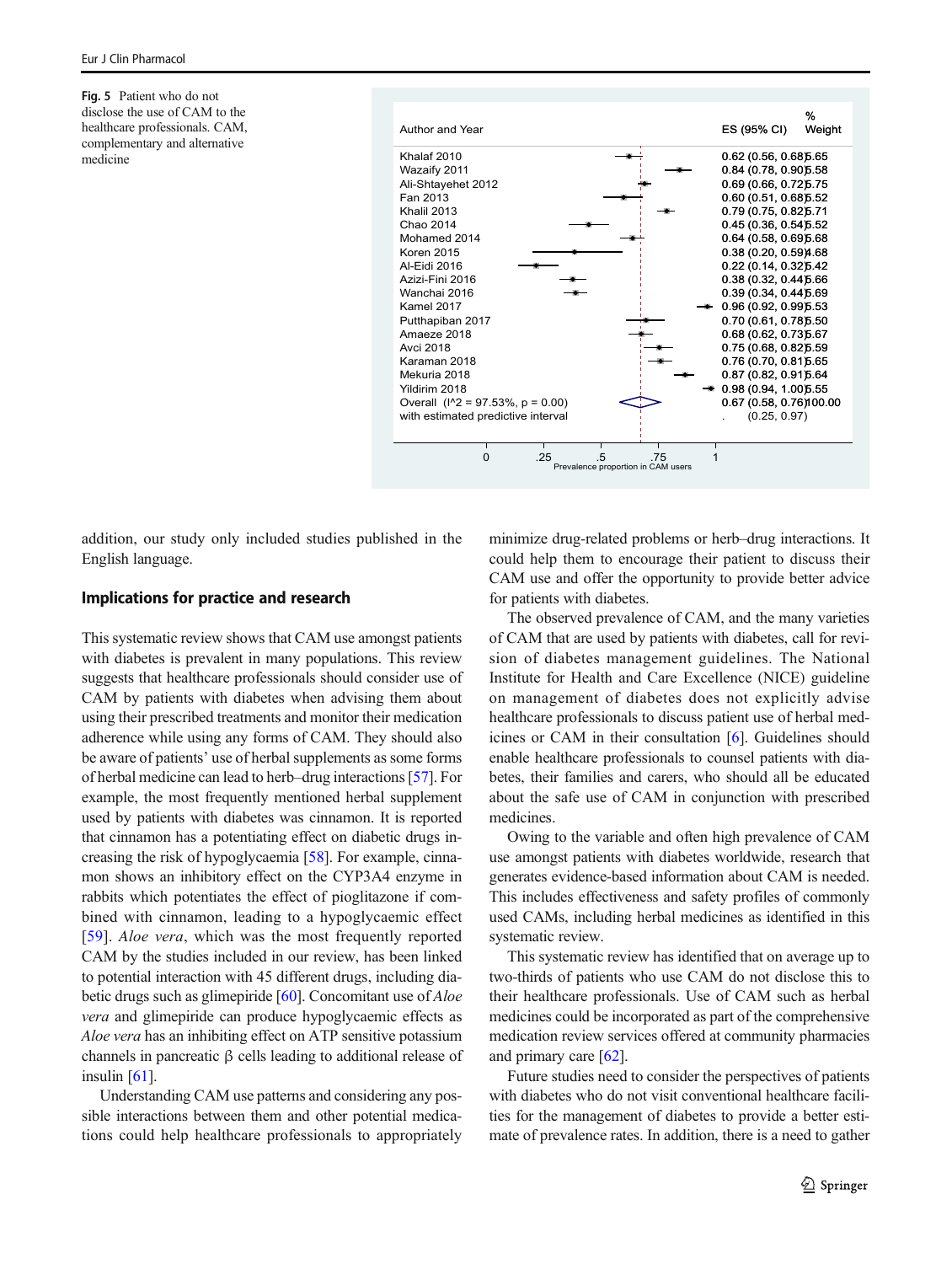<span id="page-14-0"></span>evidence on the factors that affect use and non-use of CAM by patients with diabetes.

# Conclusion

A wide variation in prevalence rate of CAM use in diabetes (8–89%) was observed, and pooled prevalence of CAM use was 51%. Our findings show that CAM use by patients with diabetes is common. Healthcare professionals should be aware of the use of CAM by patients with diabetes to ensure treatment optimization and medication adherence. Future studies should incorporate patient and healthcare professionals' perspectives of CAM use in diabetes, evaluate patient outcomes through the use of healthcare databases and carefully designed prospective studies, and identify opportunities to promote rational use of CAM through evidence-based guidelines and patient-centred approaches.

Supplementary Information The online version contains supplementary material available at <https://doi.org/10.1007/s00228-021-03097-x>.

Acknowledgments This paper presents independent research supported by the NIHR Birmingham Biomedical Research Centre at the University Hospitals Birmingham NHS Foundation Trust and the University of Birmingham in relation to MJP involvement. The views expressed are those of the author(s) and not necessarily those of the NHS, the NIHR or the Department of Health and Social Care. We would like to thank University of Birmingham Library Services for assisting with the literature search.

Authors contributions This study relates to AA's PhD. AA, SG and VP designed the study. VP and SG supervised AA's PhD. MJP led the statistical analysis and presentation of quantitative results. AA led the drafting of the manuscript to which all authors contributed through editing and revision. All authors had access to the data sets and agreed to the final version of the manuscript.

Funding This study was funded by University of Birmingham. AA was supported for his PhD studies by the Government of Saudi Arabia.

Data availability All data in relation to this study are presented in this manuscript.

Code availability Not applicable.

# **Declarations**

Ethics approval statement Not applicable.

Patient consent statement Not applicable.

Conflict of interest The authors declare that they have no conflict of interest.

Open Access This article is licensed under a Creative Commons Attribution 4.0 International License, which permits use, sharing, adaptation, distribution and reproduction in any medium or format, as long as you give appropriate credit to the original author(s) and the source, provide a link to the Creative Commons licence, and indicate if changes were made. The images or other third party material in this article are included in the article's Creative Commons licence, unless indicated otherwise in a credit line to the material. If material is not included in the article's Creative Commons licence and your intended use is not permitted by statutory regulation or exceeds the permitted use, you will need to obtain permission directly from the copyright holder. To view a copy of this licence, visit <http://creativecommons.org/licenses/by/4.0/>.

# References

- 1. World Health Organization. WHO Global Report on Diabetes. <https://www.who.int/publications/i/item/9789241565257>. Accessed 26 Nov 2020
- 2. Moneta G (2011) Diabetes mellitus, fasting blood glucose concentration, and risk of vascular disease: a collaborative meta-analysis of 102 prospective studies. Yearbook Vasc Surg 17(10):49–51
- 3. Lim A (2014) Diabetic nephropathy; complications and treatment. Int J Nephrol Renov Dis 2014:361–381
- 4. Solomon S, Chew E, Duh E, Sobrin L, Sun J, VanderBeek B, Wykoff C, Gardner T (2017) Diabetic retinopathy: a position statement by the American Diabetes Association. Diabetes Care 40(3): 412–418
- 5. Gardner DG, Shoback DM (2017) Greenspan's basic and clinical endocrinology. McGraw-Hill Education, New York
- 6. National Institute of Clinical Excellence. NICE guideline: type 2 diabetes in adults: management NG28 2015. [https://www.nice.org.](https://www.nice.org.uk/guidance/ng28) [uk/guidance/ng28](https://www.nice.org.uk/guidance/ng28). Accessed 26 Nov 2020
- 7. Chang H, Wallis M, Tiralongo E (2007) Use of complementary and alternative medicine among people living with diabetes: literature review. J Adv Nurs 58(4):307–319
- 8. World\_Health\_Orgnization (2018) Traditional, complementary and integrative medicine. [https://www.who.int/health-topics/](https://www.who.int/health-topics/traditional-complementary-and-integrative-medicine#tab=tab_1) [traditional-complementary-and-integrative-medicine#tab=tab\\_1](https://www.who.int/health-topics/traditional-complementary-and-integrative-medicine#tab=tab_1). Accessed 26 Nov 2020
- 9. Nahin RL, Byrd-Clark D, Stussman BJ, Kalyanaraman N (2012) Disease severity is associated with the use of complementary medicine to treat or manage type-2 diabetes: data from the 2002 and 2007 National Health Interview Survey. BMC Complement Altern Med 12:193
- 10. Karaman E, Erkin O, Senman S, Yildirim Y (2018) The use of herbal supplements by individuals with diabetes mellitus. J Pak Med Assoc 68(4):587–594
- 11. Azizi-Fini I, Adib-Hajbaghery M, Gharehboghlou Z (2016) Herbal medicine use among patients with type 2 diabetes in Kashan, Iran, 2015. European J Integrat Med 8(4):570–575
- 12. Sethi A, Srivastava S, Madhu SV (2011) Prevalence and pattern of use of indigenous medicines in diabetic patients attending a tertiary care Centre. J Indian Med Assoc 109(7):469–471
- 13. Bradley R, Sherman K, Catz S, Calabrese C, Oberg E, Cherkin D (2012) Self-care, use of CAM and satisfaction with health care in people with inadequately controlled type 2 diabetes. BMC complementary and alternative medicine. International Research Congress on Integrative Medicine and Health 12(SUPPL.1)
- 14. Ali-Shtayeh MS, Jamous RM, Jamous RM (2012) Complementary and alternative medicine use amongst Palestinian diabetic patients. Complement Ther Clin Pract 18(1):16–21
- 15. Wazaify M, Afifi FU, El-Khateeb M, Ajlouni K (2011) Complementary and alternative medicine use among Jordanian patients with diabetes. Complement Ther Clin Pract 17(2):71–75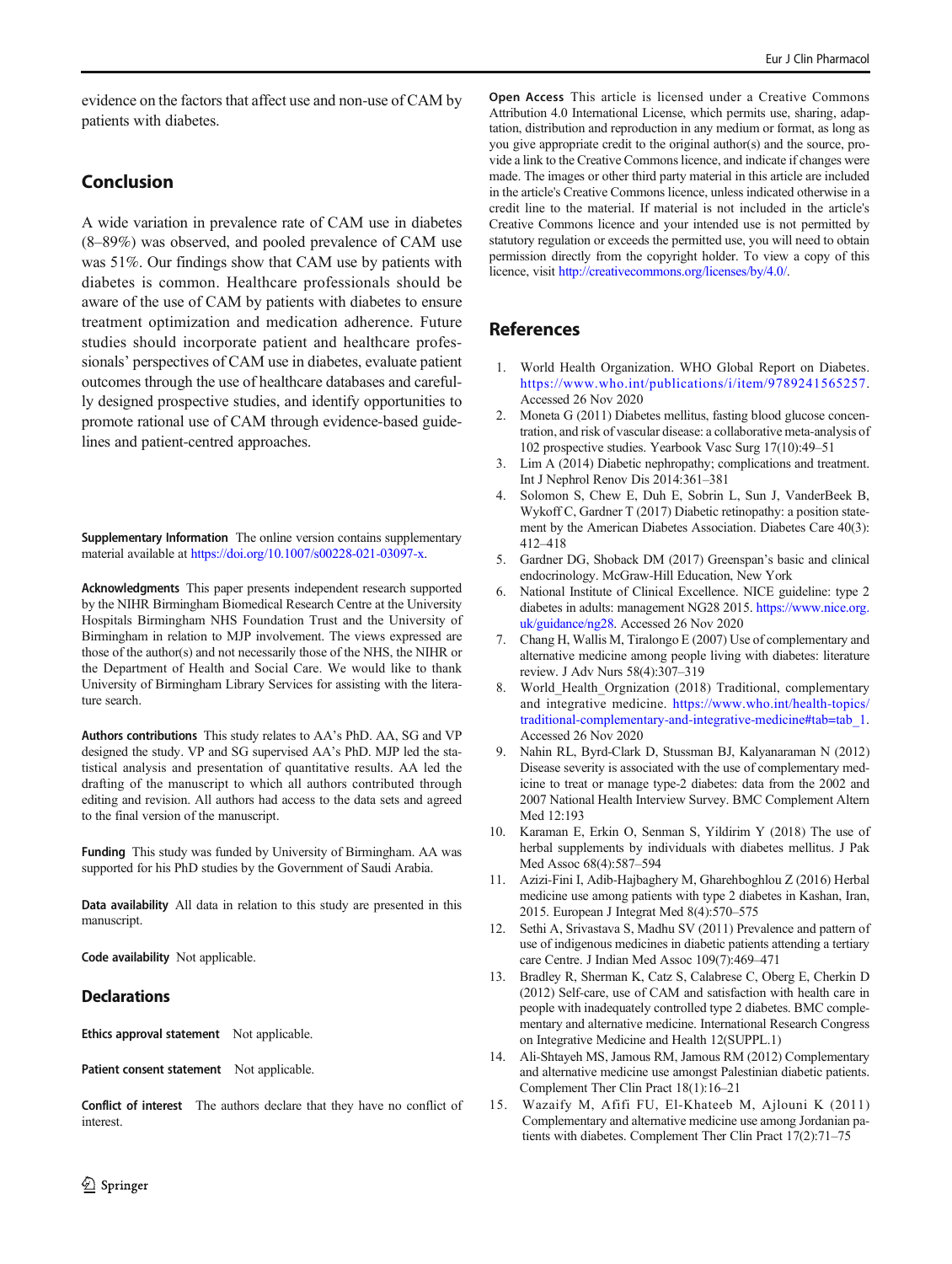- <span id="page-15-0"></span>16. Amante D, Hogan T, Pagoto S, English T, Lapane K (2015) Access to care and use of the internet to search for health information: results from the US National Health Interview Survey. J Med Internet Res 17(4):e106
- 17. Sharma V, Holmes JH (2016) And S. IN., identifying complementary and alternative medicine usage information from internet resources. A systematic review. Methods Inf Med 55(4):322–332
- 18. Moher D, Liberati A, Tetzlaff J, Altman DG (2009) The PRISMA group, preferred reporting items for systematic reviews and metaanalyses: the PRISMA statement. Ann Intern Med 151(4)
- Janna Briggs Institute (2019) Critical appraisal tools, The Joanna Briggs Institute The University of Adelaide, Australia. [https://](https://joannabriggs.org/critical-appraisal-tools) [joannabriggs.org/critical-appraisal-tools](https://joannabriggs.org/critical-appraisal-tools). Accessed 26 Nov 2020
- 20. Janna Briggs Institute (2017) Joanna Briggs Institute reviewer's manual. The Joanna Briggs Institute. [https://nursing.lsuhsc.edu/](https://nursing.lsuhsc.edu/JBI/docs/ReviewersManuals/Scoping-.pdf) [JBI/docs/ReviewersManuals/Scoping-.pdf](https://nursing.lsuhsc.edu/JBI/docs/ReviewersManuals/Scoping-.pdf). Accessed 26 Nov 2020
- 21. DerSimonian R, Laird N (1986) Meta-analysis in clinical trials. Control Clin Trials 7(3):177–188
- 22. Higgins J, Thompson S, Deeks J, Altman D (2003) Measuring inconsistency in meta-analyses. BMJ 327:557–560
- 23. Higgins J, Thompson S, Spiegelhalter D (2009) A re-evaluation of random-effects meta-analysis. J R Stat Soc Ser A Stat Soc 172:137– 159
- 24. Alami Z, Aynaou H, Alami B, Hdidou Y, Latrech H (2015) Herbal medicines use among diabetic patients in oriental Morocco. J Pharmacogn Phytother 7(2):9-17
- 25. Al-Eidi S, Tayel S, Al-Slail F, Qureshi NA, Sohaibani I, Khalil M, Al-Bedah AM (2016) Knowledge, attitude and practice of patients with type 2 diabetes mellitus towards complementary and alternative medicine. J Integrat Med 14(3):187–196
- 26. Al-Garni AM, Al-Raddadi RM, Al-Amri TA (2017) Patterns and determinants of complementary and alternative medicine use among type 2 diabetic patients in a diabetic center in Saudi Arabia: herbal alternative use in type 2 diabetes. J Fund Appl Sci 9(1):1738–1748
- 27. Amaeze OU, Aderemi-Williams RI, Ayo-Vaughan MA, Ogundemuren DA, Ogunmola DS, Anyika EN (2018) Herbal medicine use among type 2 diabetes mellitus patients in Nigeria: understanding the magnitude and predictors of use. Int J Clin Pharm 40(3):580–588
- 28. Andrews CM, Wyne K, Svenson JE (2018) The use of traditional and complementary medicine for diabetes in rural Guatemala. J Health Care Poor Underserved 29(4):1188–1208
- 29. Ashur ST, Shah SA, Bosseri S, Shamsuddin K (2017) Use of traditional medicine among type 2 diabetic Libyans. East Mediterr Health J 23(5):375–382
- 30. Avci DK (2018) The use of traditional and complementary medicine among diabetes patients, and the awareness and attitudes of physicians. J Pak Med Assoc 68(11):1650–1654
- 31. Baharom N, Shah SA, Rotina AB (2016) Prevalence of complementary alternative medicine use among patients with type II diabetes in Negeri Sembilan, Malaysia. Med Health (Universiti Kebangsaan Malaysia) 11(2):257–266
- 32. Candar A, Demirci H, Baran AK, Akpinar Y (2018) The association between quality of life and complementary and alternative medicine use in patients with diabetes mellitus. Complement Ther Clin Pract 31:1–6
- 33. Chao MT, Handley M, Quan J, Sarkar U, Ratanawongsa N, Schillinger D (2014) Disclosure of complementary and alternative medicine use among diverse safety net patients with diabetes. J Altern Complement Med 20(5):A126
- 34. Ching SM, Zakaria ZA, Paimin F, Jalalian M (2013) Complementary alternative medicine use among patients with type 2 diabetes mellitus in the primary care setting: a cross-sectional study in Malaysia. BMC Complement Altern Med 13:148
- 35. Damnjanovic I, Kitic D, Stefanovic N, Zlatkovic-Guberinic S, Catic-Djordjevic A, Velickovic-Radovanovic R (2015) Herbal self-medication use in patients with diabetes mellitus type 2. Turkish J Med Sci 45(4):964–971
- 36. Devi K, Santhini E, Manikandan R, Prabhu NM (2015) The prevalence, awareness and potential of complementary alternative medicine in type 2 diabetics living in Madurai, India. European J Integrat Med 7(5):469–473
- 37. Fabian E, Toscher S, Elmadfa I, Pieber TR (2011) Use of complementary and alternative medicine supplements in patients with diabetes mellitus. Ann Nutr Metab 58(2):101–108
- 38. Fan PE, Chan MF, Chan YL, Koh SL (2013) Patterns of complementary and alternative medicine use among a group of patients with type 2 diabetes receiving outpatient care in Singapore. Int J Nurs Pract 19(Suppl 3):44–55
- 39. Hashempur MH, Heydari M, Mosavat SH, Heydari ST, Shams M (2015) Complementary and alternative medicine use in Iranian patients with diabetes mellitus. J Integrat Med 13(5):319–325
- 40. Kamel FO, Magadmi RM, Hagras MM, Magadmi B, AlAhmad RA (2017) Knowledge, attitude, and beliefs toward traditional herbal medicine use among diabetics in Jeddah Saudi Arabia. Complement Ther Clin Pract 29:207–212
- 41. Khalaf AJ, Whitford DL (2010) The use of complementary and alternative medicine by patients with diabetes mellitus in Bahrain: a cross-sectional study. BMC Complement Altern Med 10:35
- 42. Khalil SH, Zaki A, Ibrahim AM, El-Moughazi AM, Khater AM, Youssef AM, El-Sa'ed AT, Rashed EM (2013) Pattern of use of complementary and alternative medicine among type 2 diabetes mellitus patients in Alexandria, Egypt. J Egypt Public Health Assoc 88(3):137–142
- 43. Koren R, Lerner A, Tirosh A, Zaidenstein R, Ziv-Baran T, Golik A, Koren S (2015) The use of complementary and alternative medicine in hospitalized patients with type 2 diabetes mellitus in Israel. J Altern Complement Med 21(7):395–400
- 44. Lui C-W, Dower J, Donald M, Coll JR (2012) Patterns and determinants of complementary and alternative medicine practitioner use among adults with diabetes in Queensland, Australia. Evid Based Complement Alternat Med 2012:659419
- 45. Lunyera J, Wang D, Maro V, Karia F, Boyd D, Omolo J, Patel UD, Stanifer JW (2016) Traditional medicine practices among community members with diabetes mellitus in northern Tanzania: an ethnomedical survey. BMC Complement Altern Med 16:1–12
- 46. Medagama AB, Bandara R, Abeysekera RA, Imbulpitiya B, Pushpakumari T (2014) Use of complementary and alternative medicines (CAMs) among type 2 diabetes patients in Sri Lanka: a cross sectional survey. BMC Complement Altern Med 14:374
- 47. Mekuria AB, Belachew SA, Tegegn HG, Ali DS, Netere AK, Lemlemu E, Erku DA (2018) Prevalence and correlates of herbal medicine use among type 2 diabetic patients in teaching Hospital in Ethiopia: a cross-sectional study. BMC Complement Altern Med 18(1):85
- 48. Mohamed Ali BA, Mahfouz MS (2014) Herbal medicine use among patients with type 2 diabetes in North Sudan. Annual Res Rev Biol 4(11):1827–1838
- 49. Naja F, Alameddine M (2014) Prevalence and correlates of complementary and alternative medicine use among diabetic patients in Lebanon: a cross sectional study. Clin Nutr 1:S179–S180
- 50. Nguyen H, Sorkin DH, Billimek J, Kaplan SH, Greenfield S, Ngo-Metzger Q (2014) Complementary and alternative medicine (CAM) use among non-Hispanic white, Mexican American, and Vietnamese American patients with type 2 diabetes. J Health Care Poor Underserved 25(4):1941–1955
- 51. Putthapiban P, Sukhumthammarat W, Sriphrapradang C (2017) Concealed use of herbal and dietary supplements among Thai patients with type 2 diabetes mellitus. J Diab Metabol Dis 16:36